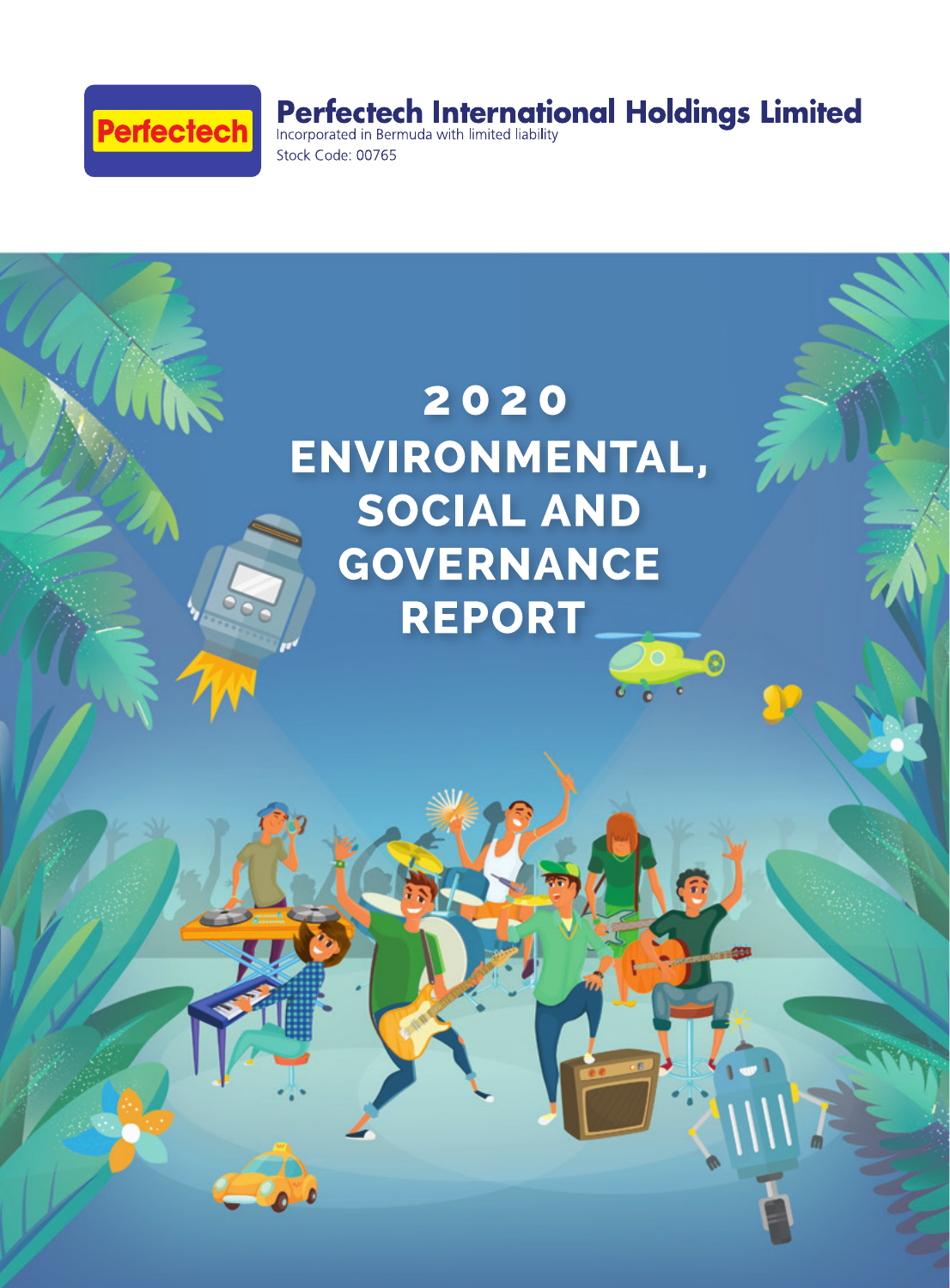## **ABOUT THIS REPORT**

This report is the Environmental, Social and Governance ("ESG") report issued by Perfectech International Holdings Limited (the "Company"). It describes various activities in support of the principle of sustainable development and the performance on environmental protection and fulfilling social responsibilities of the Company and its subsidiaries (collectively referred to as the "Group" or "we") in 2020. For information on corporate governance, please refer to the Corporate Governance Report of the Group's 2020 Annual Report.

#### **REPORTING SCOPE**

This ESG report covers the performance of the Group's principal business in the People's Republic of China (the "PRC") in environmental management and social responsibility between 1 January 2020 and 31 December 2020 (the "Year"). The key performance indicators disclosed in this ESG report for the Year are based on the performance of 中山利發玩具有限公司 ("中山利發").

#### **REPORTING FRAMEWORK**

This ESG report was prepared in accordance with Appendix 27 Environmental, Social and Governance Reporting Guide of the Rules Governing the Listing of Securities on The Stock Exchange of Hong Kong Limited ("HKEX").

#### **REPORTING PRINCIPLES**

The content of the ESG report is determined through stakeholder engagement and materiality assessment process, which includes identifying ESG-related issues, collecting and reviewing the internal management and stakeholders' opinions, assessing the relevance and materiality of the issues and preparing and validating the information reported. The ESG report has covered all key issues that are concerned by different stakeholders.

Quantitative environmental and social key performance indicators ("KPIs") are disclosed in the ESG report so that stakeholders are able to have a comprehensive understanding of the Group's ESG performance. Information of the standards, methodologies, references and source of key emission of these KPIs are stated wherever appropriate. To enhance comparability of the ESG performance between years, the Group has strived to adopt consistent reporting and calculation methodologies as far as reasonably practicable. For any changes in methodologies, the Group has presented and explained in details in the corresponding sections.

#### **INFORMATION AND FEEDBACK**

Your opinions on this ESG report are highly valued by the Group. If you have any advice or suggestions, please contact us via the following email address: info@perfectech.com.hk.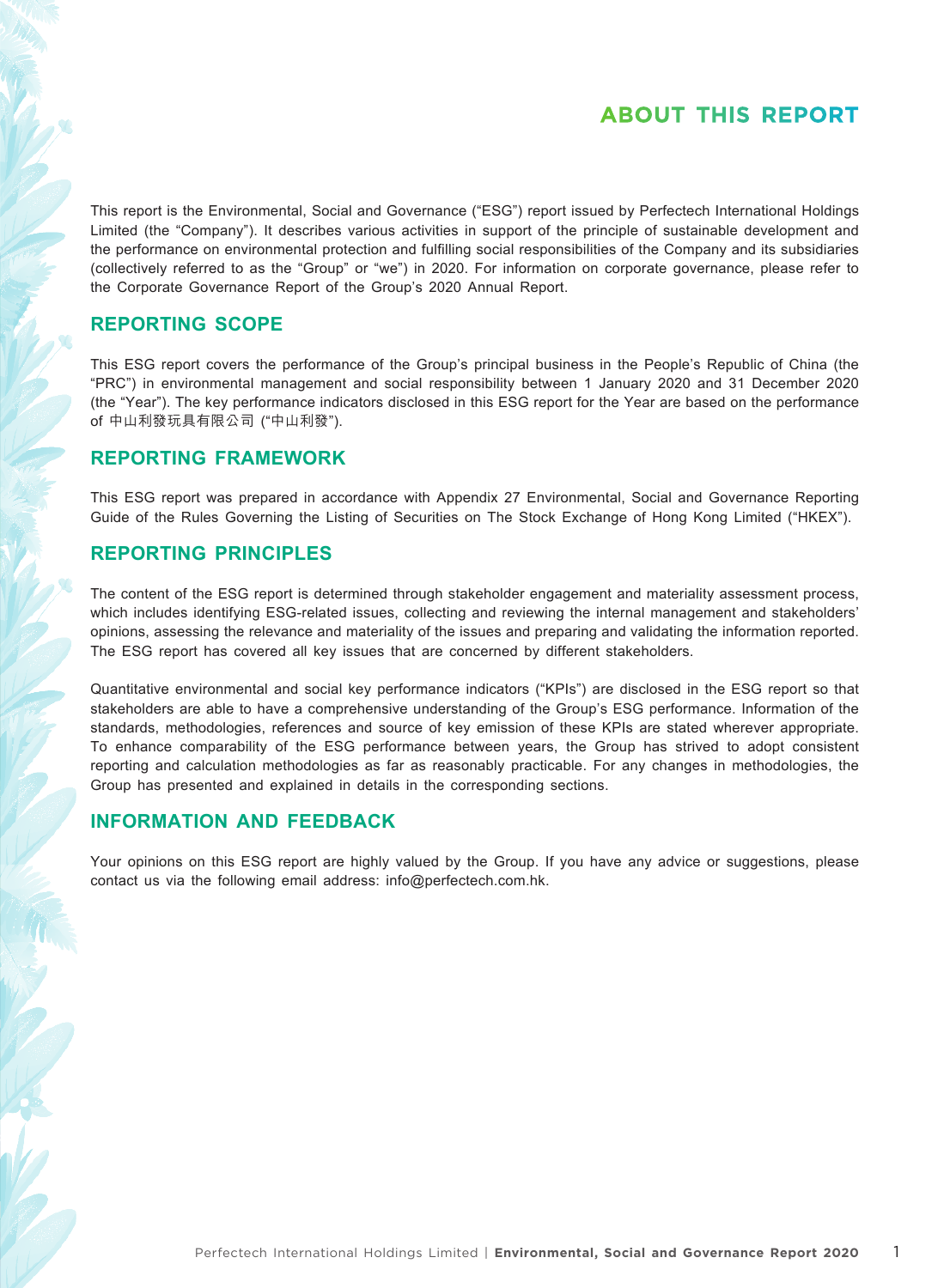## **ESG GOVERNANCE**

#### **STAKEHOLDERS ENGAGEMENT**

Based on the Group's business nature of manufacturing toy, novelty and decoration products, we have established a clear ESG approach for guiding the implementation of policies regarding the environmental, social and governance aspects, including measures on pollution monitoring, reduction of greenhouse gas emissions and resources conservation. At the same time, the Group has set up an ESG working group, responsible for maintaining currently effective ESG risk management and internal monitoring systems while actively improving on the Group's ESG performance, and reporting and sharing the work plans and results with the Group's board of directors and employees.

For our sustainable development, it is critical for us to understand stakeholders' concerns and expectations and take corresponding actions. Stakeholders' engagement helps us understand our performance in environmental and social development. Therefore, we have established appropriate communication channels to actively engage with our major stakeholders to understand their expectations in all aspects of ESG, so as to help the Group integrate sustainable development strategies into our long-term business practices. The following table sets out the expectations of major stakeholders of the Group, as well as the corresponding means of communication and response of the Group.

**Means of Communication and** 

| <b>Stakeholders</b>          | <b>Expectations</b>                                                                                                                                                                                                          | Means Of Communication and<br><b>Response of the Group</b>                                              |  |  |
|------------------------------|------------------------------------------------------------------------------------------------------------------------------------------------------------------------------------------------------------------------------|---------------------------------------------------------------------------------------------------------|--|--|
| Government and<br>Regulators | Compliance with national policies,<br>$\bullet$<br>laws and regulations<br>Support for local economic growth<br>$\bullet$<br>• Contribution to local employment<br>Tax payment in full and on time<br>Production safety<br>٠ | Regular information reporting<br>Dedicated reports<br>Examination and inspection                        |  |  |
| Shareholders                 | Returns<br>$\bullet$<br>Compliant operation<br>٠<br>Rise in company value<br>٠<br>Information transparency an effective<br>$\bullet$<br>communication                                                                        | • General Meetings<br>Company announcement<br>Email, telephone communication and<br>company website     |  |  |
| Partners                     | • Operate with integrity<br>Fair competition<br>Performance of contracts<br>Mutual benefits                                                                                                                                  | • Review and appraisal meetings<br>Business communications<br>Engagement and cooperation                |  |  |
| Customers                    | Outstanding products and services<br>$\bullet$<br>Performance of contracts<br>٠<br>Operate with integrity<br>٠                                                                                                               | • Customer feedback survey<br>Customer communication meeting                                            |  |  |
| Environment                  | Compliance with emission regulations<br>$\bullet$<br>Energy conservation and emission<br>reduction<br>Environmental protection                                                                                               | Communication with local<br>$\bullet$<br>environmental department<br>Communication with the locals<br>٠ |  |  |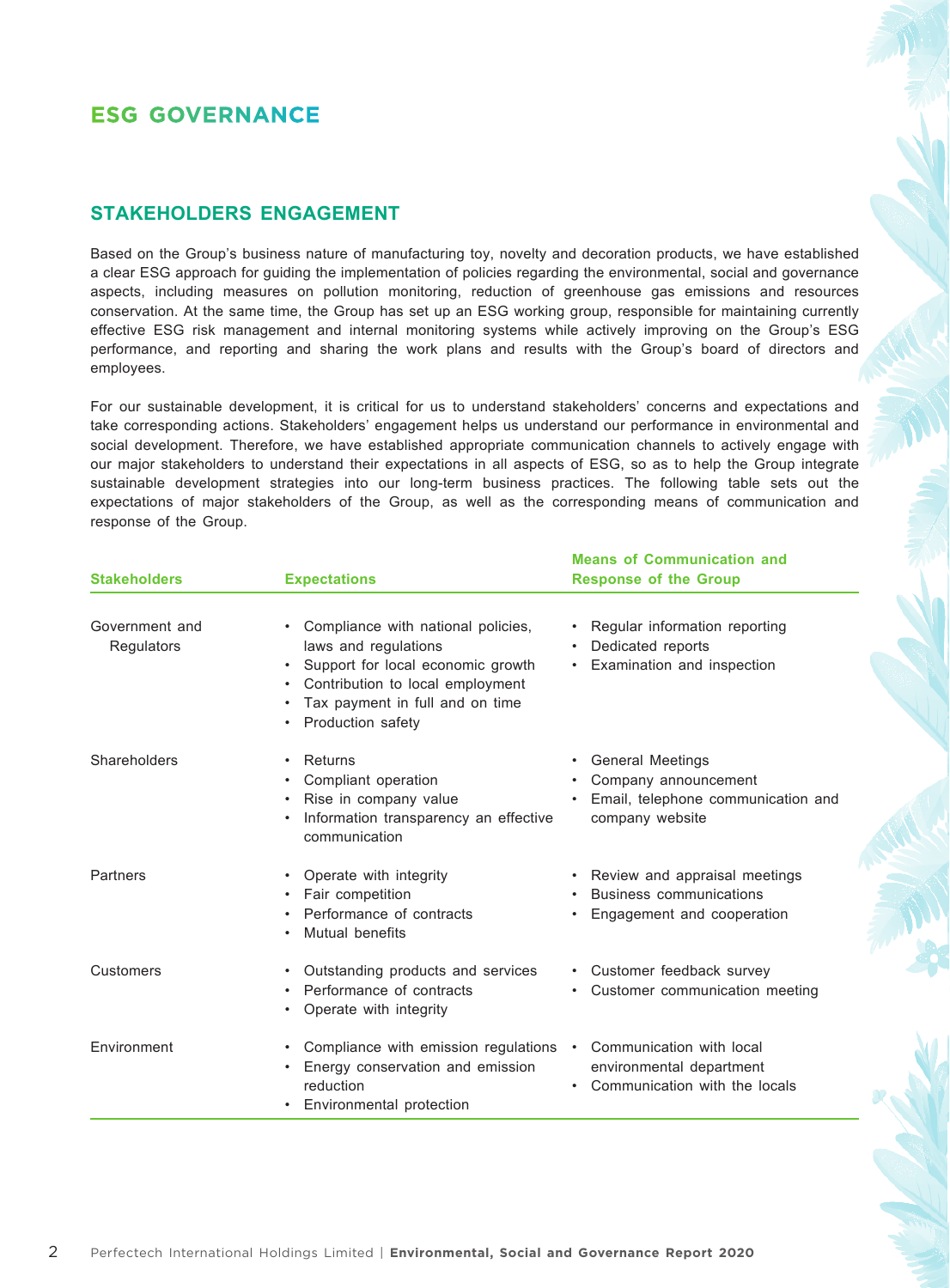## **ESG GOVERNANCE**

| <b>Stakeholders</b>         | <b>Expectations</b>                                                                                                                | <b>Means of Communication and</b><br><b>Response of the Group</b>                |
|-----------------------------|------------------------------------------------------------------------------------------------------------------------------------|----------------------------------------------------------------------------------|
| Employees                   | • Protection of rights<br>Occupational health<br>Remunerations and benefits<br>Career development<br>$\bullet$<br>Humanistic cares | Employee communication meetings<br>Training and workshops<br>Employee activities |
| Community and<br>the Public | Improve community environment<br>Participation in charity                                                                          | Company website<br>Announcements                                                 |

#### **MATERIALITY ASSESSMENT**

1

In order to formulate a clear direction and roadmap for ESG management strategies, the Group has conducted a materiality assessment to identify ESG issues that are material to the business of the Group and its stakeholders. The assessment is based on internal stakeholder surveys, professional opinions from the third-party ESG professional as well as materiality maps provided by well-known external institutions1. The results of this assessment will also serve as a reference for the Group to enhance internal management, and will increase the participation of different stakeholders in the future, so as to collect their valuable and constructive opinions on the development of the Group. During the Year, the Group as identified 9 material ESG issues, which will be further discussed in this ESG report.

| <b>Material Topics</b>                       | <b>Corresponding Sections</b>        |
|----------------------------------------------|--------------------------------------|
| <b>Environmental Compliance</b>              | Environmental Protection             |
| Emissions Management                         | Emissions Handling; Waste Management |
| Use of Packaging Material                    | Resources Conservation               |
| Prevention of Child Labour and Forced Labour | <b>Stringent Recruitment Process</b> |
| Occupational Health and Safety               | <b>Health and Safety</b>             |
| Product Quality and Safety                   | <b>Quality Control</b>               |
| Supply Chain Management                      | Supply Chain Management              |
| Intellectual Property Protection             | Intellectual Property Protection     |
| Anti-corruption                              | Anti-corruption                      |

The materiality maps referenced in the materiality assessment include the ESG Industry Materiality Map and the SASB Materiality Map produced respectively by MSCI and the Sustainability Accounting Standards Board (SASB).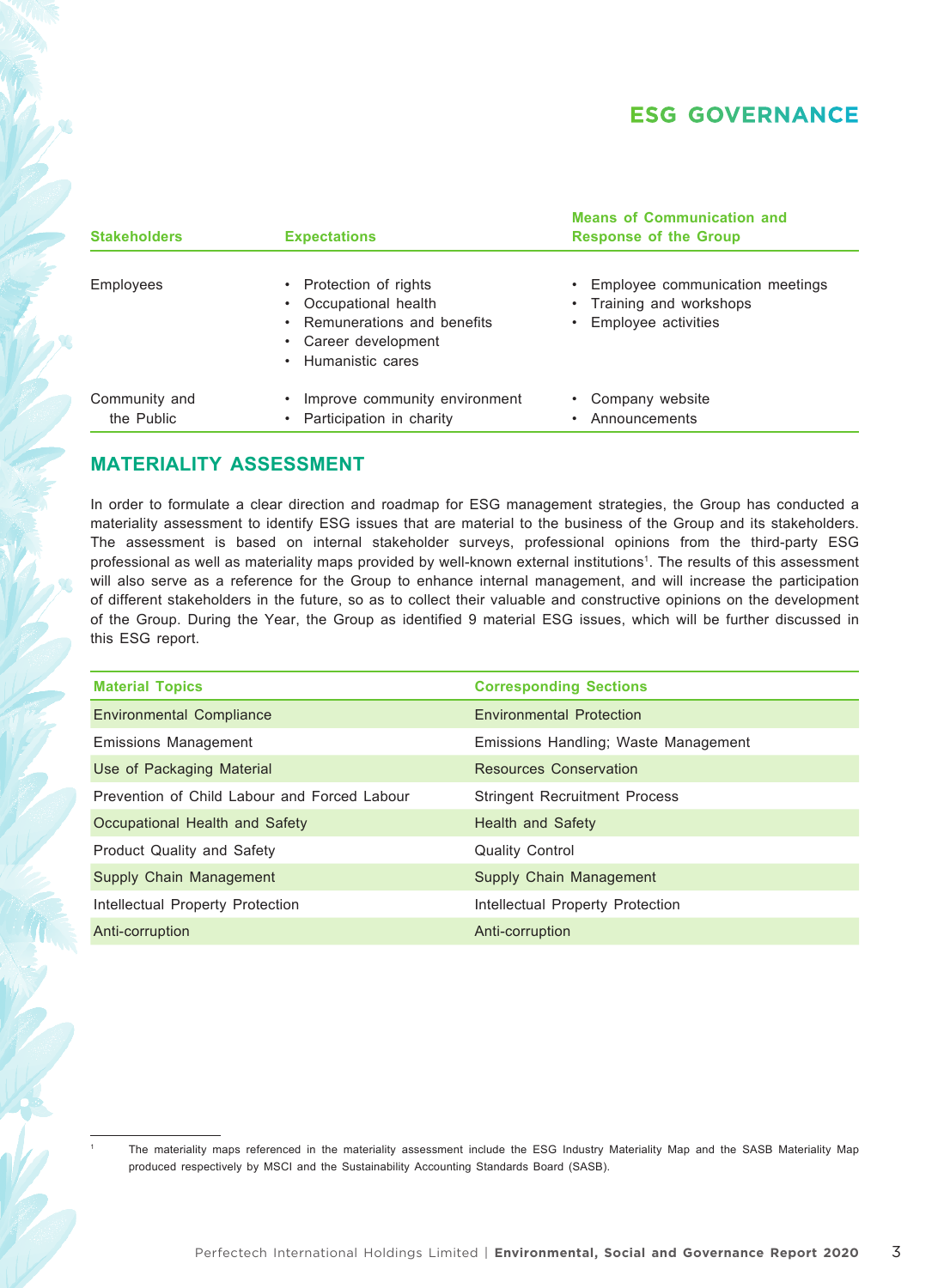#### **ENVIRONMENTAL PROTECTION POLICY**

The Group is committed to protecting the surrounding environment during its business operations, and has also been in strict compliance with the laws and regulations related to environmental protection. The Group upholds an environmental protection philosophy of "observing environmental protection laws and regulations, pursuing continuous improvement, saving energy while reducing consumption, and lowering the production and emissions of pollutants" to facilitate the implementation of various environmental protection policies. The Group also raises the awareness towards environmental protection and promotes the importance of environmental management among its employees to reduce as much energy consumption at source as possible, and conducts annual environmental monitoring. The Group has also established management procedures and approaches to correspondingly manage the emissions from our business operation so as to reduce pollution. Going forward, the Group will continue to abide by the laws and strive to achieve the goals on pollution prevention and continuous improvement of environmental protection policy.

#### **EMISSIONS HANDLING**

The Group strictly abides by relevant laws and regulations, such as the Environmental Protection Law of the PRC, the Law of the PRC on the Prevention and Control of Atmospheric Pollution, and the Water Pollution Prevention and Control Law of the PRC, and implements relevant policies and measures in an effort to control and reduce the emissions of air and water pollutants.

As a toy product manufacturer, 中山利發 produces exhaust gases which include benzene, methylbenzene, dimethylbenzene and volatile organic compounds (VOCs) from its production process. All these exhaust gases are filtered before being emitted. 中山利發 also engages government accredited agencies to conduct relevant tests on the exhaust gases to ensure that emissions meet national standards. Besides the production process, the employees of 中山利發 also use vehicles such as private cars and light trucks to maintain daily operations, during which air pollutants including nitrogen oxides, sulphur oxides and particulate matters are produced. The emissions of air pollutants produced from the usage of vehicles during the Year are listed in the following table.

| Type <sup>1</sup>       | 2020  | 2019  |
|-------------------------|-------|-------|
|                         |       |       |
| Nitrogen oxides (g)     | 8,522 | 5,655 |
| Sulphur oxides (g)      | 76    | 35    |
| Particulate matters (g) | 717   | 495   |

Note:

1. The calculation of pollutant emissions is based on the "Reporting Guidance on Environmental KPIs" issued by HKEX.

Besides, various activities during daily operations also directly or indirectly emit greenhouse gases such as carbon dioxide, methane and nitrous oxide. During the Year, greenhouse gas emissions of 中山利發 mainly stemmed from direct emissions of the combustion of automobile fuels, indirect energy emissions from the generation of purchased electricity, and other indirect emissions from sewage and water treatment as well as disposal of waste paper at landfills. Greenhouse gas emissions and climate change are among the most pressing environmental issues in all sectors of society. As such, 中山利發 has been striving to reduce emissions of carbon dioxide and other greenhouse gases through various means such as reducing the frequency of business usage of vehicles, implementing various energy-saving measures (please refer to the "Resources Conservation" section for details) and recycling paper, in an effort to reduce our carbon footprint. The greenhouse gas emissions of 中山利發 for the Year are listed in the following table.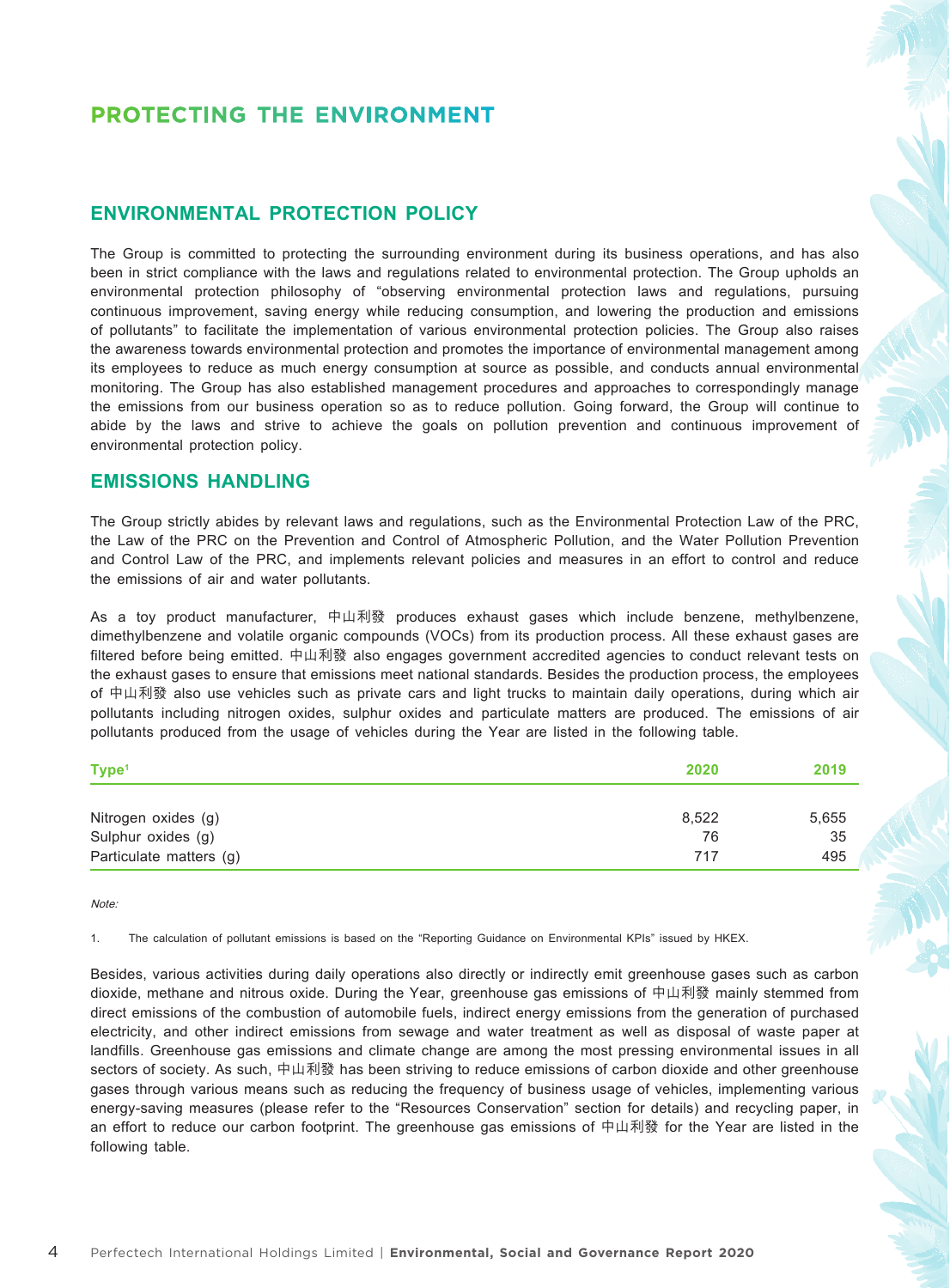| Type <sup>1</sup>                                                                      | 2020 | 2019 |
|----------------------------------------------------------------------------------------|------|------|
|                                                                                        |      |      |
| Total greenhouse gas emissions (tCO <sub>2</sub> e)                                    | 648  | 514  |
| Scope $1$ – Direct greenhouse gas emissions <sup>2</sup> (tCO <sub>2</sub> e)          | 12   |      |
| Scope $2$ – Energy indirect greenhouse gas emissions <sup>3</sup> (tCO <sub>2</sub> e) | 633  | 503  |
| Scope $3$ – Other indirect greenhouse gas emissions <sup>4</sup> (tCO <sub>2</sub> e)  |      |      |
| Greenhouse gas emission intensity (tCO <sub>2</sub> e/employee)                        | 2.31 | 2.05 |

Notes:

- 1. The Group's greenhouse gas inventory includes carbon dioxide, methane and nitrous oxide, and the greenhouse gas emissions data is presented in carbon dioxide equivalent. The calculation of greenhouse gas emissions is based on the reporting requirements of "Reporting Guidance on Environmental KPIs" issued by HKEX.
- 2. Scope 1 includes direct emissions from the consumption of vehicle fuels of the Group. The emission factors used for calculating emission is based on the "Guidelines for Accounting and Reporting Greenhouse Gas Emissions for China Electronic Equipment Manufacturing Enterprises (Trial)" issued by the National Development and Reform Commission of the PRC.
- 3. Scope 2 includes indirect emissions from purchased electricity of the Group. The emission factors used for calculating emission is based on from the "Average Carbon Dioxide Emission Factors of China Regional Power Grid 2011 and 2012" issued by the National Development and Reform Commission of the PRC.
- 4. Scope 3 includes other indirect emissions from waste paper disposal and water treatment. The calculation of greenhouse gas emissions from waste paper disposal is based on the "Reporting Guidance on Environmental KPIs" issued by HKEX, while the emission factor used for calculating water treatment is provided by Shenzhen Water (Group) Co., Ltd.

With regard to water pollution, the wastewater produced by 中山利發 mainly comprises domestic sewage discharged from daily office operation which contains no water pollutants that will significantly affect the environment. Domestic sewage is filtered through sewage treatment equipment to meet national discharge standards, including "Integrated Wastewater Discharge Standard", before discharging into municipal sewage pipes. The Group encourages its employees to conserve water so as to reduce the discharge of domestic sewage.

#### **WASTE MANAGEMENT**

The Group understands the detrimental effects of illegal dumping of solid wastes on the environment. Therefore, we arrange the disposal and subsequent handling of wastes in strict compliance with the Law of the PRC on the Prevention and Control of Environmental Pollution by Solid Wastes. Despite that, the wastes legally disposed of at landfills may still cause a certain degree of impact to the environment. Hence, in addition to compliance with relevant laws and regulations, we have also implemented prudent and stringent waste management measures in a bid to reduce waste disposal and strive for environmental protection.

The solid waste produced by 中山利發 can be divided into hazardous and non-hazardous waste. During the Year, hazardous wastes include a small quantity of waste paint buckets, waste oil residue, waste organic solvent, and waste cartridges generated from daily office operation, etc. All hazardous waste are sent to qualified units for subsequent handling. Non-hazardous waste include waste paper, metals and general waste. Apart from allowing the local environmental hygiene department to collect and process general waste, we have also employed qualified recycling companies to recycle metals and most of the waste paper. These measures help reduce waste production and carbon emissions. With effective waste management, there were no records of harmful environmental impact caused by the Group's waste disposal during the Year. The waste disposal amount and intensity of 中山利發 during the Year are listed in the following table.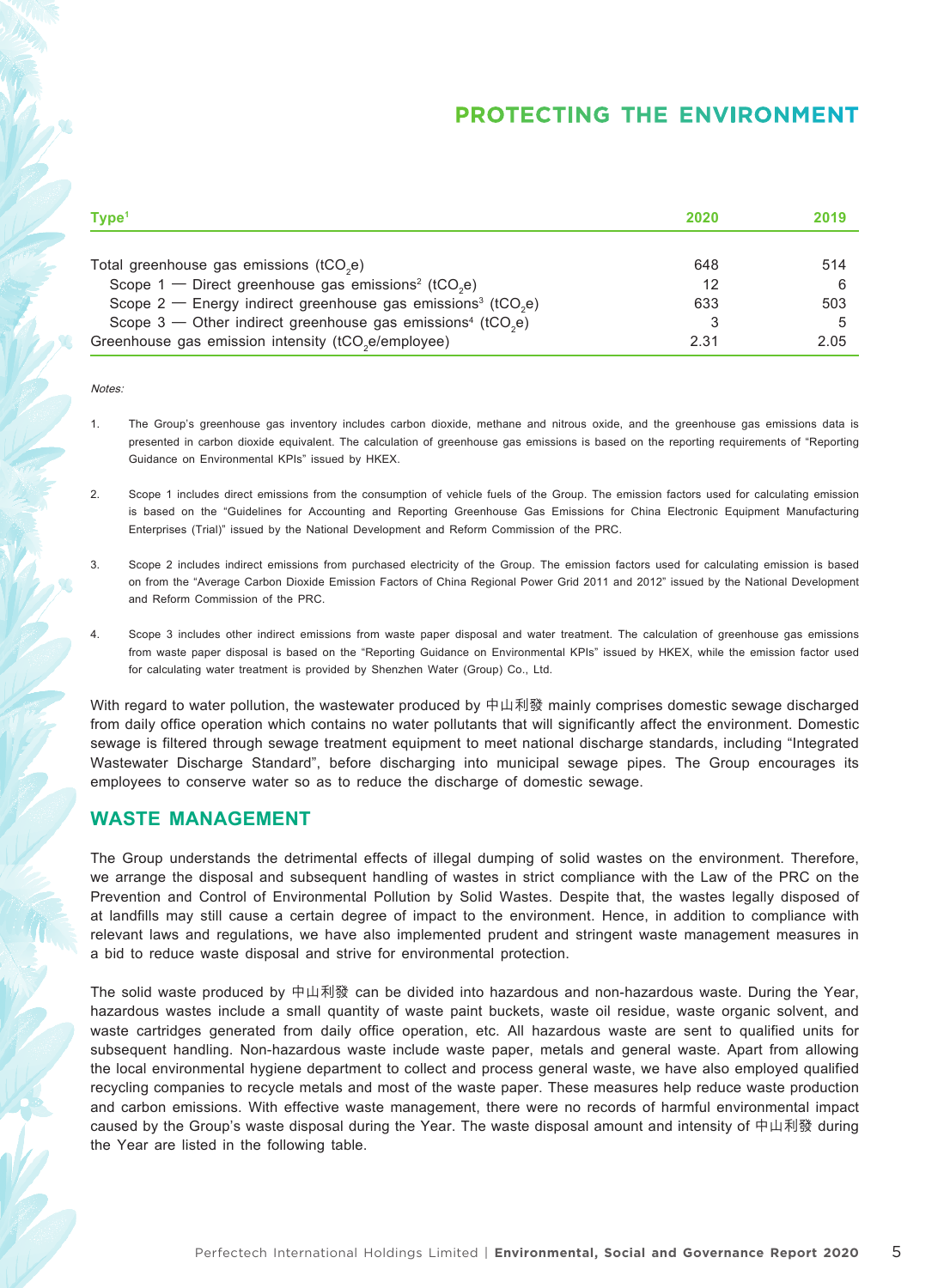| <b>Type</b>                                     | 2020 | 2019 |
|-------------------------------------------------|------|------|
|                                                 |      |      |
| Total non-hazardous waste (tonnes)              | 16   | 34   |
| Non-hazardous waste intensity (tonnes/employee) | 0.06 | 0.13 |
| Total hazardous waste <sup>1</sup> (kg)         | 25   | 60   |
| Hazardous waste intensity (kg/employee)         | 0.09 | 0.24 |

Note:

1. The hazardous wastes include waste paint buckets, waste oil residue and waste organic solvent. Starting from 2020, the types of wastes also include waste cartridges.

#### **RESOURCES CONSERVATION**

As our economy is based on limited resources, we deeply understand that cherishing resources is critical to sustainable development. The resources used during the production and operation procedures of 中山利發 include energy, water and packaging materials. We are committed to making the best use of resources and reducing waste of resources. The resources consumption data of 中山利發 during the Year is listed in the following table.

| <b>Type</b>                                                          | 2020  | 2019  |
|----------------------------------------------------------------------|-------|-------|
|                                                                      |       |       |
| <b>Energy</b>                                                        |       |       |
| Total energy consumption (MWh)                                       | 1,250 | 978   |
| Vehicle fuel consumption <sup>1</sup> (MWh)                          | 50    | 23    |
| Electricity consumption (MWh)                                        | 1,200 | 955   |
| Energy consumption intensity (MWh/employee)                          | 4.45  | 3.90  |
| <b>Water Consumption</b>                                             |       |       |
| Total water consumption $(m^3)$                                      | 7.800 | 9,500 |
| Water consumption intensity (m <sup>3</sup> /employee)               | 27.76 | 37.85 |
| <b>Package Material</b>                                              |       |       |
| Paper and paper product consumption (tonnes)                         | 85    | 22    |
| Paper and paper product consumption intensity (kg/piece of packaged  |       |       |
| product)                                                             | 0.07  | 0.01  |
| Plastic product consumption (tonnes)                                 | 96    | 10    |
| Plastic product consumption intensity (kg/piece of packaged product) | 0.07  | 0.03  |

#### Note:

1. The consumption of vehicle fuels is calculated based on the energy conversion factor from the "Guidelines for Accounting and Reporting Greenhouse Gas Emissions for China Electronic Equipment Manufacturing Enterprises (Trial)" issued by the National Development and Reform Commission of the PRC and the fuel density from National Standards of the PRC GB17930–2016 "Gasoline for Motor Vehicles" and GB19147–2016 "Diesel Oil for Motor Vehicles".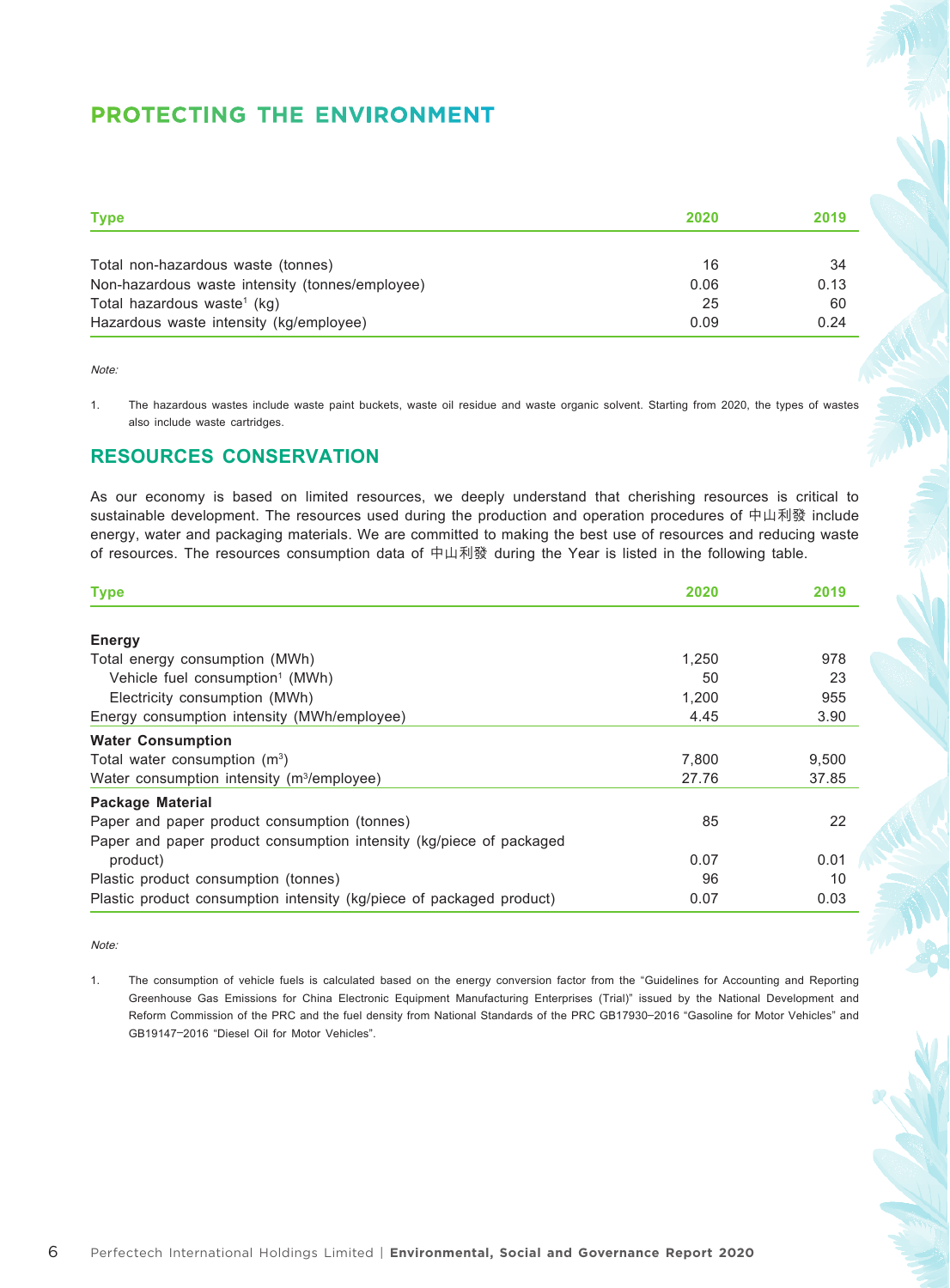In order to control resources consumption and reduce waste, 中山利發 has formulated and strictly implemented the Water and Energy Conversation Procedure to regulate employees' conduct on using water and electricity. 中山利 發 requires employees of all departments who are the last to leave the offices to switch off the air-conditioning and lighting systems, and requires electrical devices that are left idle for more than 10 minutes to be turned off. 中山利發 also forbids employees to turn on the air-conditioning system when the temperature falls below 26 degrees Celsius, encourages them to set the air-conditioning system at temperatures not lower than 25 degrees Celsius during office hours, and allows casual wear on hot weather and Fridays, so as to reduce the use of the air-conditioning system. Moreover, 中山利發 advocates to use less disposal products, and reuse stationery, such as envelopes and folders. Meanwhile, we set up sorting bins to recycle waste paper, plastics and metals, etc. In terms of paper use, 中山利發 upholds the philosophy of protecting the environment, and encourages employees to use emails and other electronic systems instead of paper to reduce the use of paper. We also promote using paper on both sides whenever possible. Used paper is recycled by recycling companies to minimise the waste of paper. 中山利發 also reminds employees to turn off the faucet tightly after using and reuse water whenever possible in order to help prevent the waste of water resources and reduce water consumption. To strengthen supervision, the administration department regularly inspects the temperature of the air-conditioning system and the use of resources. If violations are detected, the relevant person in charge will be notified and punished accordingly to reduce the occurrence of the similar incidents.

In order to conserve resources and reduce emissions, 中山利發 adopts advanced technological equipment while constantly improving production technology in the production process. For instance, 中山利發 adopts energy-saving and environmentally-friendly air-conditioning systems in production workshops and uses energy-saving injection moulding machines and automatic intelligent mechanical arms. Meanwhile, the assembly department of 中山利發 has also introduced automatic screwdrivers and other automatic equipment to enhance energy and production efficiency of workplaces. Moreover, 中山利發 has changed the mode of painting spraying by introducing pad printing and automatic spray gun, which not only reduces the waste of ink, but also minimises the impact of volatile ink on employees and further improves product stability and quality. 中山利發 conducts maintenance on its vehicles regularly and ensures that there are no engine idling. In addition, we encourage employees to use public transportation to reduce carbon footprints, thereby reaching the goal of the reduction of greenhouse gas emissions.

Regarding packaging, 中山利發 has always applied the simplicity principle to product packaging in order to minimize the use of packaging materials. The Group has also put robust procedures in place to ensure that raw materials and packaging materials are used efficiently in the production and packaging process.

#### **DEALING WITH CLIMATE CHANGE**

Climate change has currently emerged as one of the most urgent environmental issues in the world, and is a shared responsibility across all sectors. Being aware of the consequences brought by the changing climate, 中山 利發 has taken various measures to identify and mitigate climate-related risks and impacts. Both the production and operation of the Group are involved with climate-related risks, mainly including physical risks brought by extreme weather events and the changes in precipitation and weather patterns. These events may lead to difficulties in transportation, disruptions in the supply chain and delay of projects, thus decreasing production capacity. Meanwhile, extreme weather conditions may also cause negative impacts on employees' health and safety, thereby decreasing workforce.

To mitigate climate-related risks, 中山利發 has put effort into different aspects. We have formulated an emergency plan for natural disasters, outlining emergency evacuation procedures when extreme weather events occur. We will issue safety warning immediately, adopt special work arrangements in response to special weather conditions, and notify employees and on-site workers, so as to safeguard their health and safety. Moreover, regular inspections of the factory structure and electrical appliances will be carried out to eliminate any hidden hazards. To avoid property loss, 中山利發 maintains comprehensive insurance coverage for physical assets which are prone to damage by extreme weather.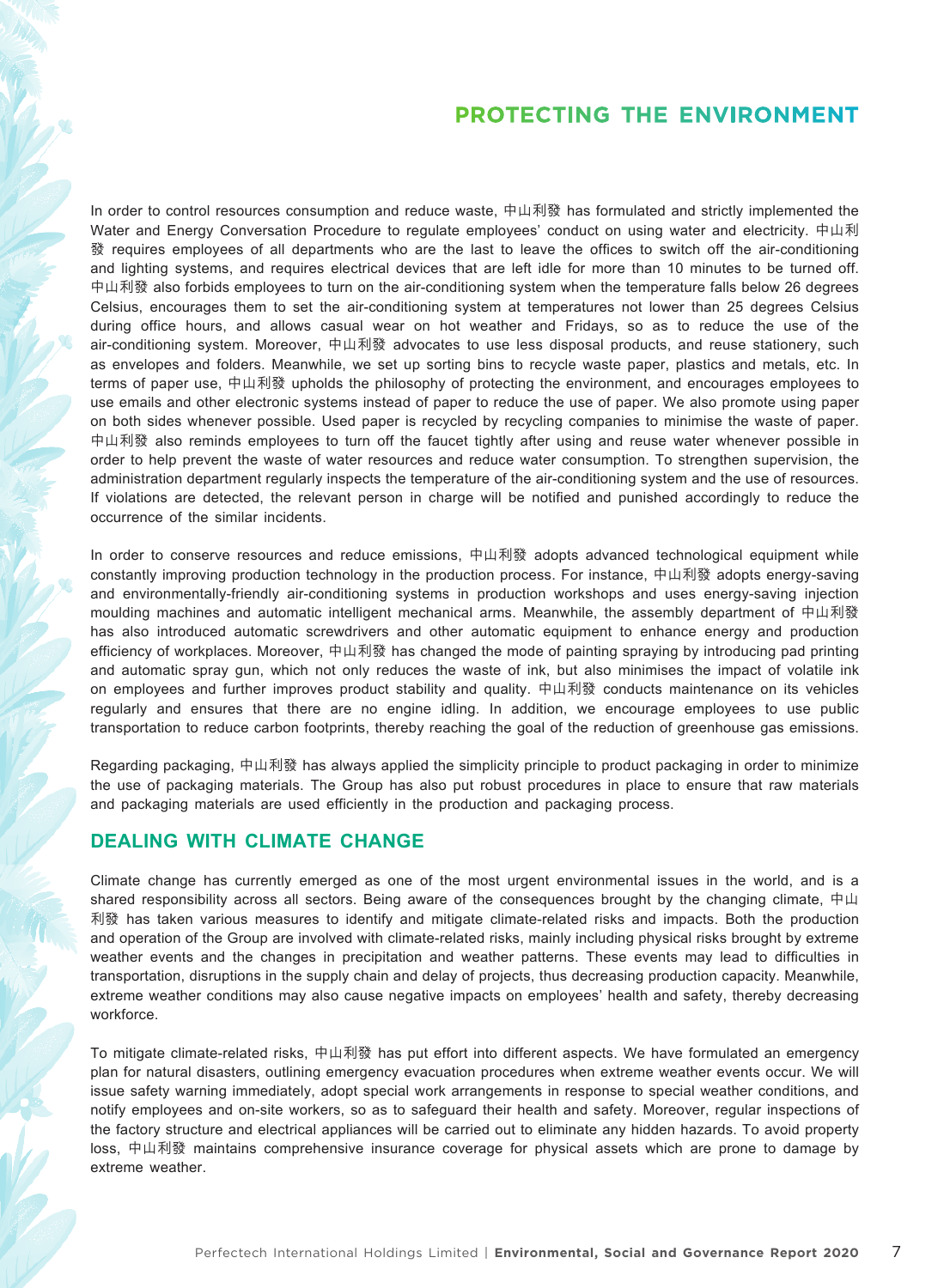#### **STRINGENT RECRUITMENT PROCESS**

The Group's success relies on the joint effort of our employees. Therefore, we recognize talents as our most important assets. During the process of formulating an employment system, we have been strictly complying with relevant laws and regulations, such as the Labour Law of the PRC and the Labour Contract Law of the PRC, to protect employees' legal rights and interests and lay a solid foundation for the Group's long-term development at the same time.

During the recruitment process, we look for suitable talents based on the principle of "open recruitment, comprehensive assessment and meritocratic appointment". We set our recruitment requirements according to the actual needs of various departments, and do not treat candidates differently on grounds of ethnicity, social hierarchy, nationality, religion, disability, gender and sexual orientation. Applicants have equal opportunities for interviews as long as they possess the skills, education background and work experience required by relevant positions.

To effectively prevent the issue of child labour, we have formulated the Policy on the Prohibition of Using Child Labour. We will follow the policy to conduct background checks on applicants and inspect their identification documents to verify their ages, so as to prevent child labour due to the falsified age documents provided by applicants. In case of inadvertent use of child labour, we will send child workers back to their original residences and ensure that they can continue to receive education, with all expenses covered by the Group. Furthermore, we respect employees' rights and freedom, including the freedom of employment, resignation, overtime work and movement. To prevent the occurrence of forced labour, we have set a maximum of 40 working hours per week. Overtime work requires prior application and the approval from an authorized supervisor. 中山利發 has been certified with the International Council of Toy Industries ("ICTI")<sup>2</sup> Ethical Toy Program ("IETP") for its commitment not to use child or forced labour and its respect for employees.

During the Year, 中山利發 had a total of 281 employees and all of them were permanent staff working in the PRC. The number of employees and the turnover rate by different categories are presented in the following chart and table respectively.



<sup>2</sup> ICTI is a non-profit organization registered in the United States of America, its certification guarantees that products of children toy product manufacturers are produced under safe and humanitarian conditions and in harmless and sustainable factory environment.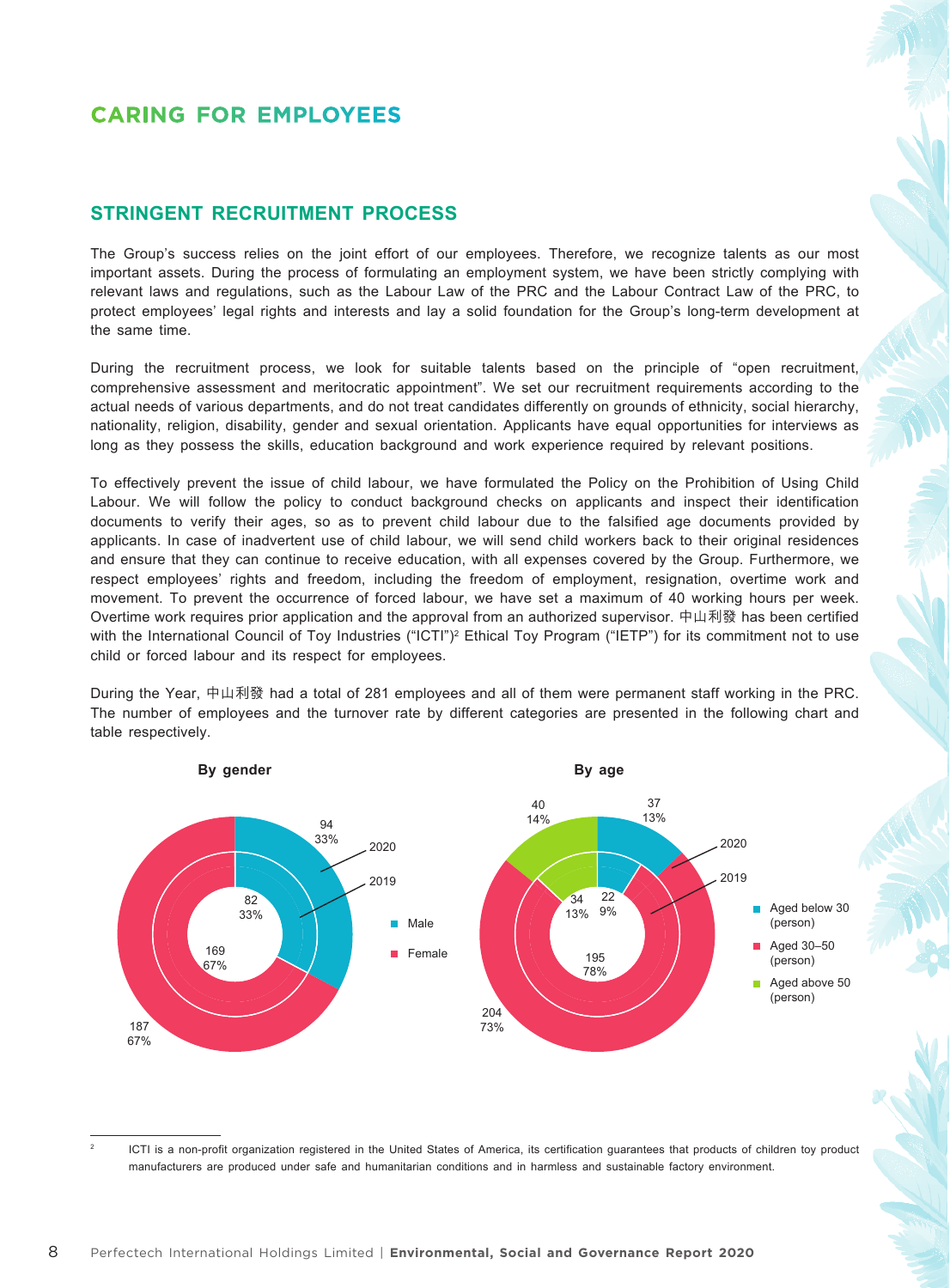| Employee turnover rate (%) | 2020 | 2019 |
|----------------------------|------|------|
|                            |      |      |
| By gender                  |      |      |
| Female                     | 18   | 18   |
| Male                       | 12   | 21   |
| By age                     |      |      |
| Aged below 30              | 35   | 59   |
| Aged 30-50                 | 7    | 14   |
| Aged above 50              | 28   | 26   |

#### **EMPLOYEE BENEFITS**

The Group places particular emphasis on the welfare and benefits of employees during work, as we believe that job satisfaction among employees is crucial to the enterprise's development. We adhere to the same belief when managing the welfare of employees. Therefore, in addition to providing statutory benefits, we also implement extra measures to offer additional welfare to employees.

To ensure that our employees have sufficient time to rest, we not only arrange the working hours and leave of employees in strict compliance with relevant laws, but also provide reasonable compensation for employees' overtime work. Besides statutory holidays, our employees are also entitled to paid annual leave, marriage leave, compassionate leave, maternity leave and breastfeeding leave, etc. We offer competitive remuneration to employees and conduct regular salary adjustment with reference to employees' performance and our business results.

Moreover, in order to encourage and motivate employees to be more aspirational and thus continuously improve their business capability and quality, we will conduct annual performance appraisals for employees. Based on employees' competence, conduct, experience and work performance, we will conduct comprehensive appraisals on them in a fair, reasonable, open and transparent manner, and provide outstanding employees with sufficient promotion opportunities. Our employees enjoy absolute freedom of resignation and the termination terms are set forth in the employment contracts in accordance with relevant laws. When the employment is terminated, we undertake to pay the remaining wages and relevant compensation to employees in accordance with relevant employment contracts on time without falling into arrears.

The Group endeavours to create a harmonious working atmosphere and is committed to eliminating any form of discrimination in the workplace. No discrimination, harassment, bullying, intimidation or other unfair treatment due to any reason whatsoever is allowed against new employees, current employees, or during the promotion and training process. We have established a complaint mechanism for employees, providing them with sufficient opportunities and channels to give comments and feedback. Employees can give comments or make complaints to the management via written means or phone. Upon receipt of complaints, we will find out the facts timely and take remedial actions.

To balance the physical and mental health of employees, we also hosted an annual dinner during the Year to reward and encourage employees, and to provide them with a relaxing time.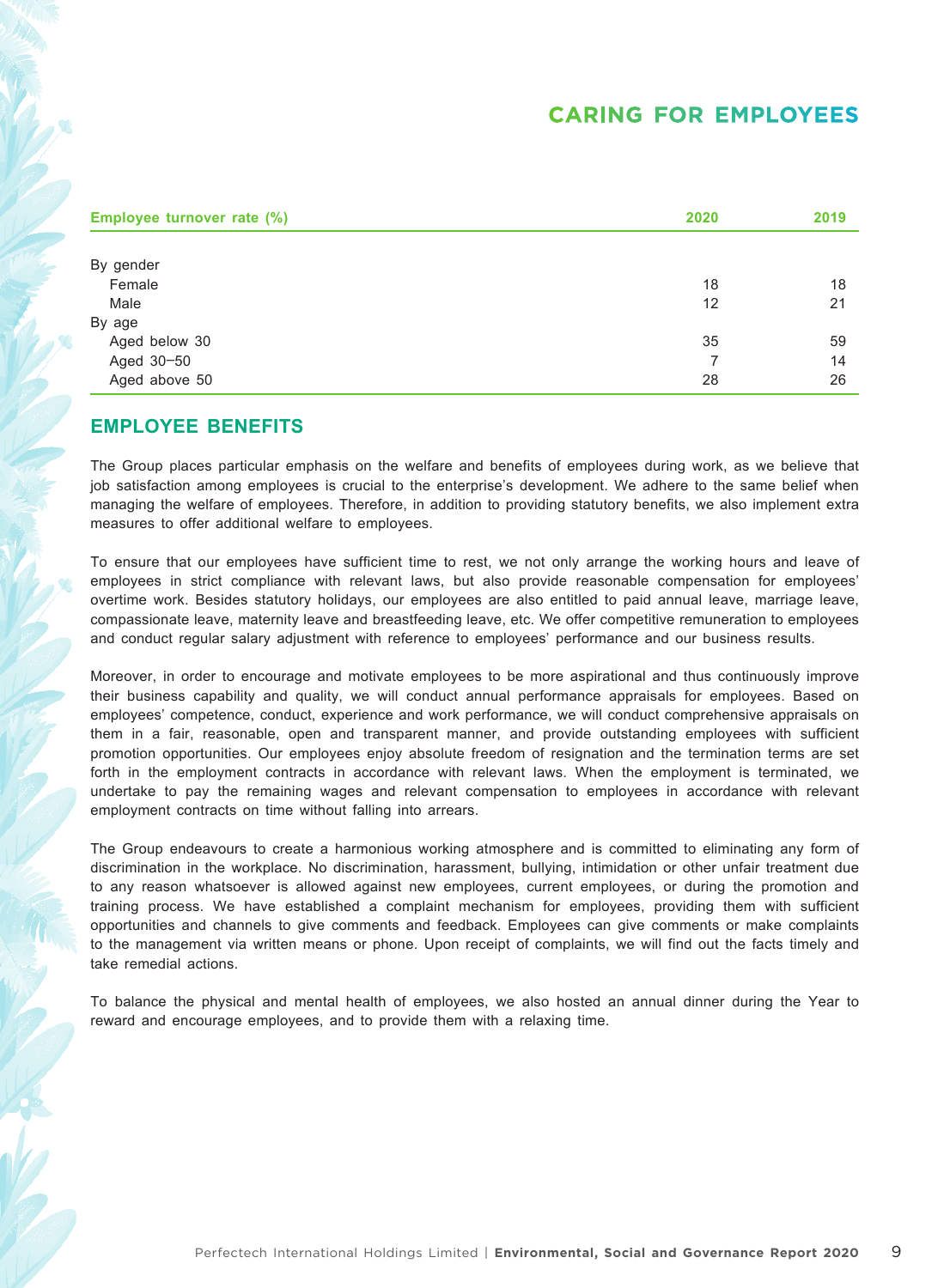### **HEALTH AND SAFETY**

The Group is committed to creating a healthy and safe working environment for its employees. We strictly comply with the laws and regulations in relation to labour safety and hygienic conditions, such as the Law of the PRC on the Prevention and Treatment of Occupational Diseases and the Production Safety Law of the PRC, and provide our employees with necessary protective equipment. To ensure the health of employees, we provide our employees with preventive vaccines and relevant physical examinations according to the needs of different positions and the hazards they are exposed to. If any abnormalities are found during the check-up, they will be immediately suspended from work. As required by the national provisions, we exercise special labour protection for female employees to prevent them from performing duties that are prohibited for female labour. We also require our employees to work in accordance with the Group's safety standards, comply with the safety code and participate in safety and hygiene training to attain the goal of safe production.

Against the novel coronavirus epidemic (the "Epidemic"), all sectors are on high alert and are dedicated to the prevention and control of the Epidemic, so as to mitigate the impact of the Epidemic on health and safety. The Group is no exception as well, attaching great importance to the Epidemic, and are devoted to the prevention and control of the Epidemic. Based on the principles of "Prevention first, and integrating prevention with control" and "People-oriented, be kind to life", the Group has formulated an emergency plan for Epidemic prevention and control, so as to implement prevention and rescue measures as quickly and efficiently as possible to protect employees' health. 中山利發 has established an emergency command center for infectious disease epidemics, and has set up different departments, including emergency command department, material supply department and safety department, to be responsible for emergency coordination, logistics support and other Epidemic-related matters. We have implemented comprehensive planning for employees' health, creating forms for various departments to carry out temperature monitoring and record-tracking, and shall report any abnormalities immediately. During the Epidemic, we strengthened the cleaning and disinfection of office areas, and issued notices of the prevention and safety control of the Epidemic to employees, so as to raise their awareness of Epidemic prevention. All employees and visitors of 中山利發 must wear masks and have their body temperature taken before entering the office. We also actively cooperated with the Epidemic prevention work carried out by the local governments, and provided employees with adequate supplies of protection and disinfection.

Apart from the epidemic, the Group also pays attention to employees' occupational health and safety. To ensure the safe operation and production of the Group's employees, the Group has formulated a specific Safety Management System and the emergency procedures for industrial incidents, and requires the operators to strictly abide by it. We hold regular training on safety management system for our employees, providing information on health and safety policies as well as the use of protective gear, so that they can fully understand matters needing attention related to operation safety during the operation process. In case of emergencies such as chemical leakages or explosions, the Group will promptly arrange emergency personnel to organise and lead employees to evacuate to a safe area in an orderly manner, and inspect and clean up the site, and investigate the cause at the same time, so as to prevent re-occurrence of similar incidents.

To ensure fire safety, we have established the fire emergency plan, require our employees to learn fire-fighting regulations and acquire basic knowledge about fire prevention, extinguishment and escape as well as first aid. We also hold fire drills and related training sessions regularly to consolidate employees' fire-fighting awareness. Meanwhile, we ensure that the fire routes, fire hydrants, staircase for emergency evacuation and safety exits at the workplace are always kept clear so as to protect the safety of employees.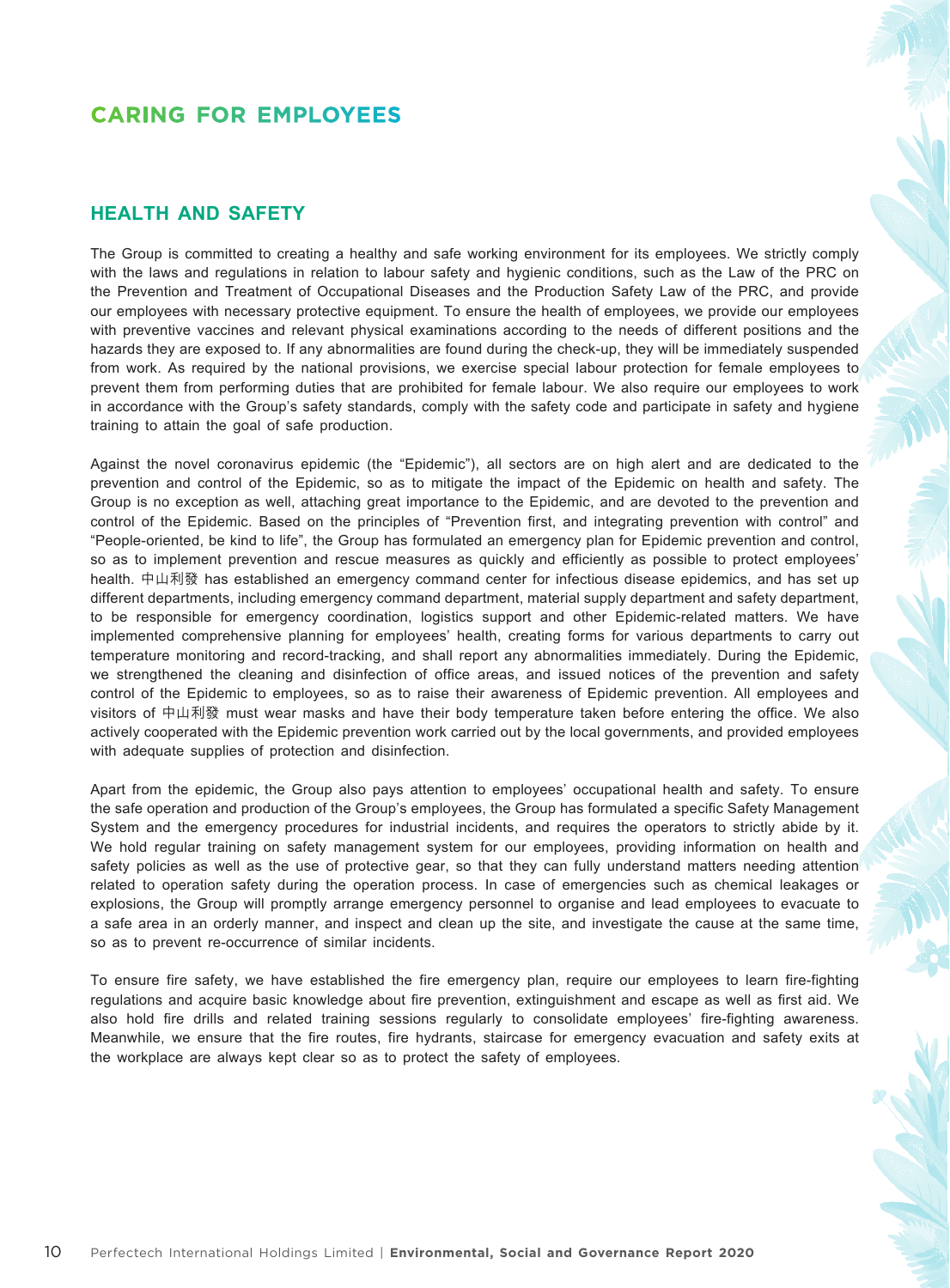We have established an occupational health and safety committee to monitor the implementation of occupational safety and health measures. In order to reduce potential risks, besides the inspection and evaluation conducted by us, we also regularly commission third-party testing agencies to detect the occupational hazards in production plants, such as toxic gas concentrations and noise levels. If any abnormality is found, corrective measures will be taken immediately to prevent accidents. We require prompt reporting of work-related injuries based on the prescribed procedures, so that the occupational health and safety committee can perform analysis and formulate remedial and preventive measures accordingly. Looking ahead, the Group will continuously review its health and safety measures and identify room for improvement in order to further reduce the risk of accidents and injuries among employees.

By implementing various measures to protect employees' health and safety, we have effectively reduced the rate of work-related injuries and accidents. During the Year, 中山利發 had no work-related injuries and no work-related fatalities in the past three years,.

#### **TRAINING AND DEVELOPMENT**

Employee development is the cornerstone of the Group's success and therefore we pay special attention to the all-round development of employees. In order to improve manpower performance and employee quality while enhancing employees' ability to perform their duties and understanding of corporate culture, we have formulated the Training Management System as the basis for the Company's personnel training and management. The Training Management System effectively manages the content and quality of different training programs through clear training plans and records, so as to ensure that employees can learn from each training program. The Group expects to enrich employees' knowledge and skills in a planned manner, give full play to their potential, and establish good interpersonal relationships so as to carry forward the corporate spirit of the Company and meet its long-term development goals.

To help employees adapt to new working environment and positions and enter the working state smoothly, the Group provides new recruits with pre-employment training, such as the development history and prospect of the Company, institutional structure of the Company, and department and product briefing provided by the respective department heads. Meanwhile, the Group provides employees with regular trainings on company policies, illustrating and explaining to employees different polices such as staff codes, policies of salary and welfare, anti-discrimination policy, Environmental, Health and Safety ("EHS") policy, etc. The new recruits are required to pass the assessment conducted by the respective department heads before reporting for duty. The Group also attaches importance to the skill development of its employees. We therefore provide special technical training to employees according to the needs of different positions such as post-specific technical training to enhance their level of skills.

During the Year, 中山利發 has organised training sessions in relation to product quality and production efficiency for all employees, including offering a quality and efficiency analysis summary to employees on a regular basis. Programmes with a focus on defective goods analysis and prevention training were also organized to help raise employees' awareness of product quality and strengthen total quality management. In addition, with a focus on control and analysis of product disqualification, 中山利發 provided elaboration on the key process of quality control to the management in order to equip them with the necessary management knowledge, as well as to bolster their management capability. We have also organised a series of training sessions on production safety as well as labour knowledge and policies, including trainings on the use of protective gear, blood contamination control, prevention of sexual harassment, natural and industrial disasters emergencies, etc.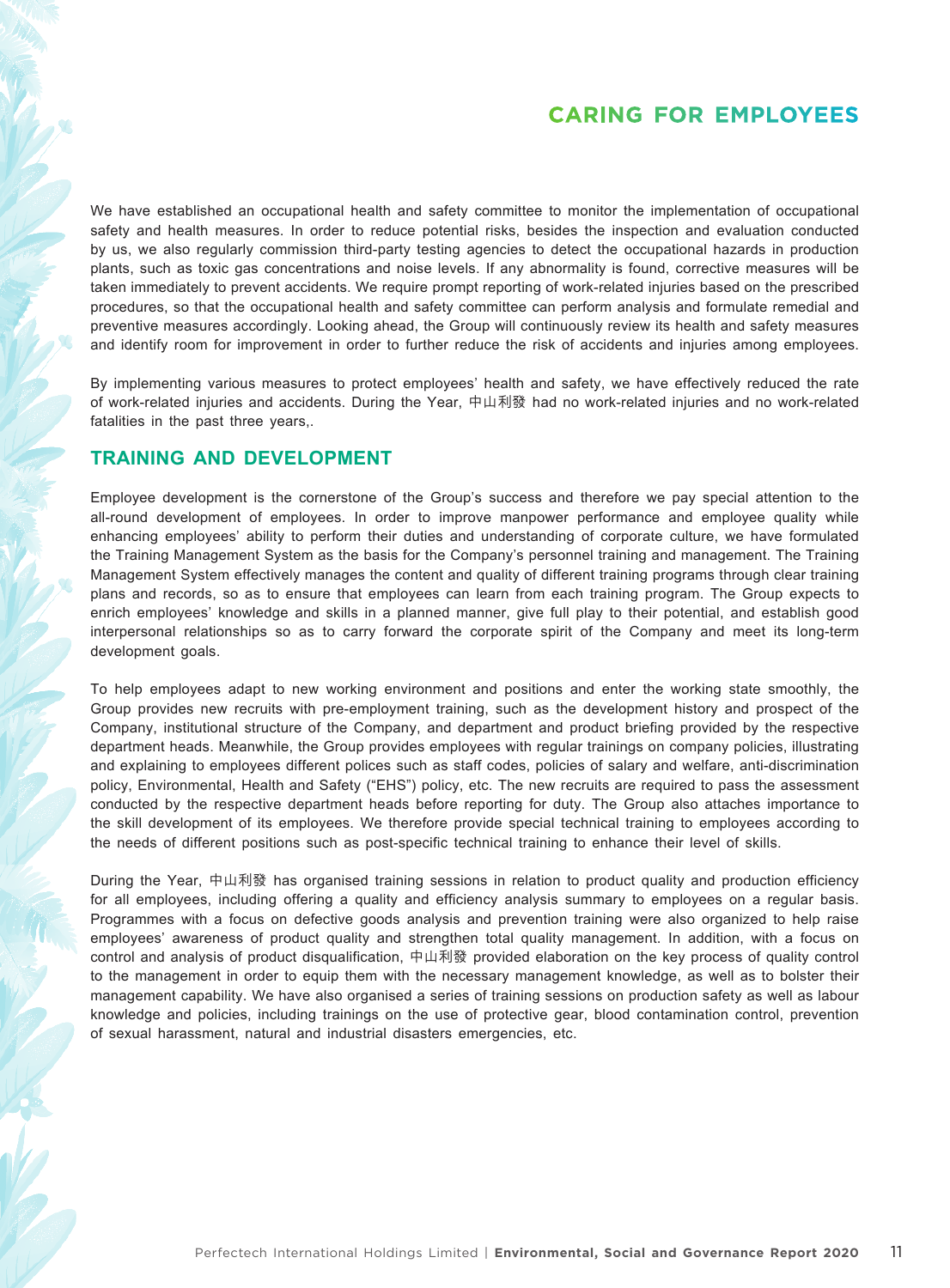During the Year, all employees of 中山利發 received training of different modes and types, bringing the percentage of employees trained to 100%. The average training hours of employees are listed in the following table.

| Average training hours of employees (hours) | 2020 | 2019 |
|---------------------------------------------|------|------|
|                                             |      |      |
| By gender                                   |      |      |
| Female                                      | 136  | 123  |
| Male                                        | 136  | 123  |
| By employee category                        |      |      |
| Senior                                      | 55   | 60   |
| Middle-level                                | 95   | 95   |
| Junior                                      | 137  | 127  |

In addition, the Group encourages its employees to participate in a variety of external training on topics like industry technical knowledge, enterprise strategy and development, including external open classes and exchange seminars. With the help of external experts, the Group expects to improve its employees' professional knowledge, insights on industry dynamics and skills at work, so as to improve work efficiency and quality.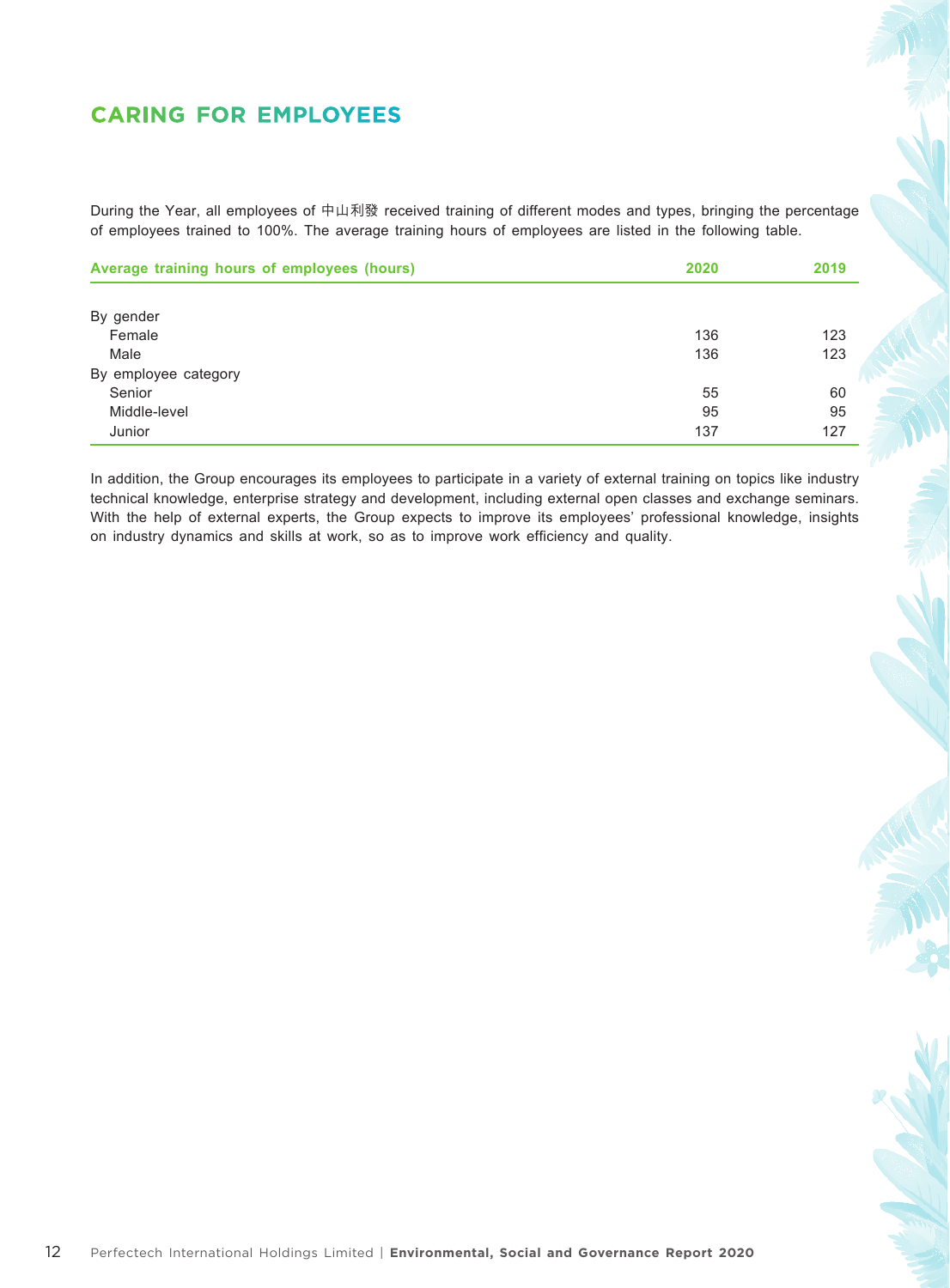## **VALUING CUSTOMERS**

#### **SUPPLY CHAIN MANAGEMENT**

As a toy product manufacturer, it is crucial for our business to maintain a stable supply chain management in compliance with laws. To guarantee the quality of our products and effectively identify, alleviate and eliminate the potential risks of the supply chain, we have formulated the supply chain safety management system based on Global Security Verification standards and secured the recognition of Global Security Verification Agency, so as to improve import and export security, control logistics risk, enhance delivery efficiency and save cost. Meanwhile, we also make sure that our cooperation with suppliers meets the requirements of IETP.

We have formulated policies on supplier evaluation management and procurement control, and have implemented procurement policies while upholding the principles of openness, fairness, justice and scientific selection of the best. When selecting suppliers, we evaluate factors including product quality, supply stability and service standard of the suppliers. The suppliers also have to comply with the laws and regulations in their principal places of business, adhere to business ethics, and maintain honesty. When necessary, we will conduct site visits to suppliers to assess their equipment in plants, technology and on-site production management and check if they have obtained ISO9001 and other international quality system certifications. We include qualified suppliers in the supplier directory for reference and conduct an annual assessment on them to update the supplier directory. As for unqualified suppliers, we require them to take remedial actions or withdraw their qualification to ensure our products are not affected by the quality of suppliers.

Environmental and social risks along the supply chain are always considered by the Group. When evaluating and reviewing suppliers, we attach importance to their social responsibilities and commitment to environmental protection. We give priority to suppliers that comply with national, regional and industrial environmental standards and own certifications concerning energy management systems and social risk management. We also pay special attention to the integrity of suppliers in the selection process, ensuring that the rights of their employees are adequately protected in accordance with relevant laws and regulations and have adopted comprehensive occupational health and safety policies. Upon the discovery of any incompliance with relevant laws and regulations regarding anti-bribery, anti-corruption and any other unethical business practices, cooperation with the involved suppliers will be immediately terminated.

The Group shoulders the responsibility for environmental protection while developing its business. Hence, we incorporate the concept of environmental protection into our supply chain management. For comparable suppliers with similar performances, we incline to select suppliers based on proximity to reduce carbon emissions during transportation. Under the premise of fulfilling production needs, the Group also consider selecting products with less environmental impacts, such as products with environmentally friendly labels, and encourage employees to pay attention to the expiry date of products and use products purchased earlier to avoid unnecessary wastage.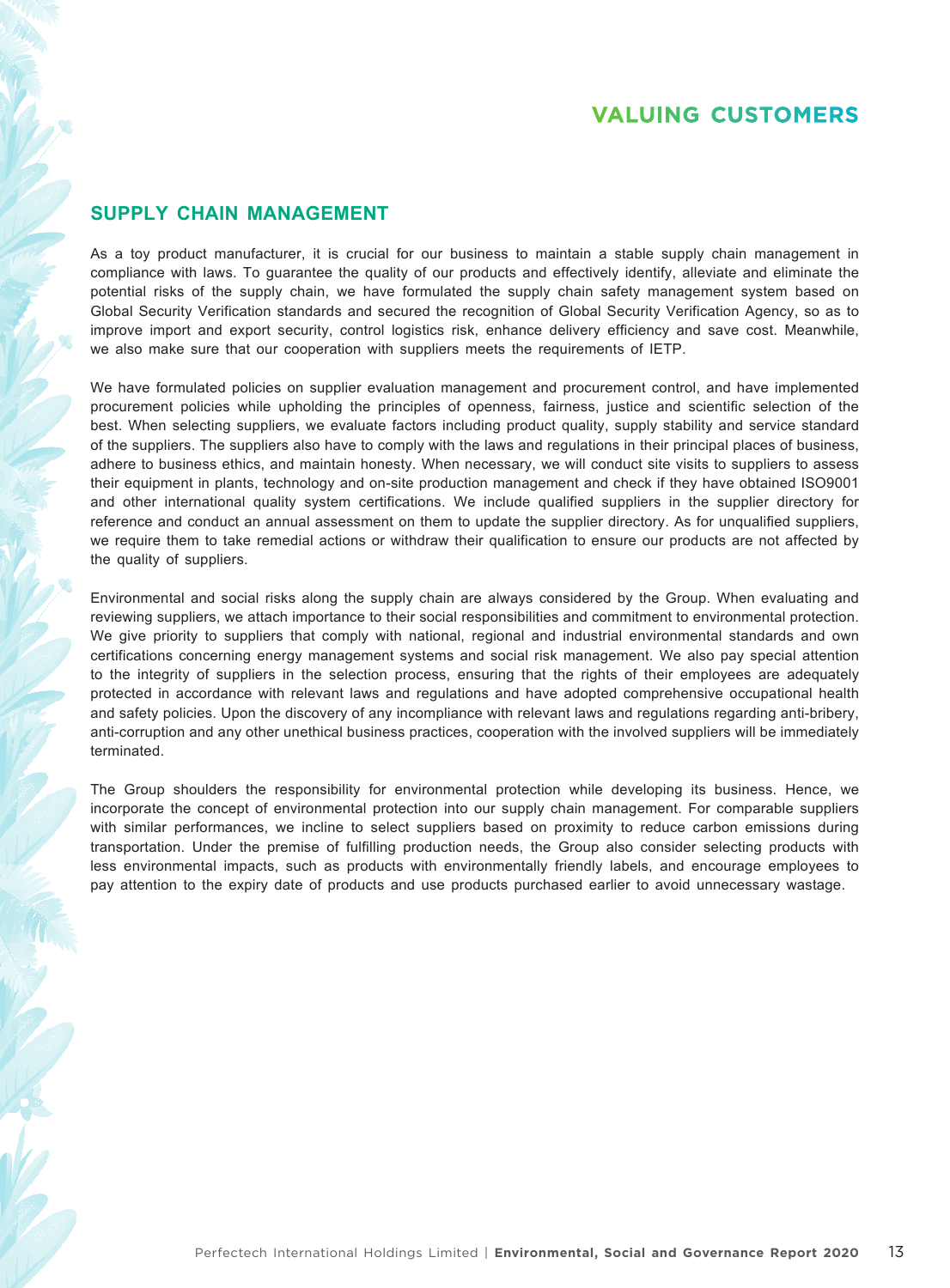## **VALUING CUSTOMERS**

#### **QUALITY CONTROL**

To satisfy the needs of customers of different age groups, the Group attaches great importance to the quality, safety and health standards of our products, in an effort to provide customers with quality products and services. We strictly observe the laws and regulations related to product quality, safety and health standards, such as the Product Quality Law of the PRC. In order to carry out thorough quality inspection procedures for the whole production process starting from raw materials procurement to product packaging, including sample inspection, confirmation and verification of hazardous materials purchased externally, 中山利發 has established a comprehensive quality management system and obtained the GB/T19001–2016/ISO9001:2015 standard certification.

In terms of raw materials, the raw materials procured are verified and inspected randomly by the quality control department upon arrival at our production facilities. We also engage third-party testing agencies to conduct annual inspections on raw materials to ensure their compliance with the requirements of international toy safety standards. Only materials that passed the inspections are allowed to enter the warehouses. The qualified raw materials are labelled with batch codes and entry codes for future product tracking, whereas sub-standard raw materials are returned to the suppliers. As for finished goods, 中山利發 also has a series of inspection and release procedures to ensure that all finished products are subject to a final inspection by professionally trained inspectors. For each production process, such as moulding, paint spraying, assembly and packaging, we will conduct sample testing from time to time to ensure that our product quality meet the national standards.

To promptly deal with potential safety risks of the shipped products, we have compiled the Product Recall Procedures to trace and recall the products that are contaminated, or detected with safety, hygiene concerns that impose a risk to the consumers' health. We will treat the recalled products according to the Control Procedures for Defective Products and actively report to the competent government departments. We also conduct a simulated recall exercise every year to assess its effectiveness. During the Year, 中山利發 had no incidents of product recalls due to safety and health reasons.

#### **INTELLECTUAL PROPERTY PROTECTION**

In order to better safeguard the interests of customers' brands and the Group, protect customers' trademarks from infringement, and eliminate and prevent the risk of the Group's intellectual property rights, the Group have specially formulated the Customers' Intellectual Property Rights Protection Policy, which sets out comprehensive and rigorous codes and rules. We require customers to prove that their trademarks comply with the relevant law requirements of the PRC and the places of export and conducting verification. Without customers' authorisation, the Group is not allowed to sell, give away or destroy any products and materials containing brand information to protect customers' trademarks from infringement. Through the effective management of the operational practices and processes relating to intellectual property rights, we provide intellectual property protection for both customers and the Group itself.

In addition, the Group manages the use of labelling and advertising in accordance with relevant laws such as the Advertising Law of the PRC to protect customers' rights. All content regarding advertising made by the Group are required to be approved by management in order to ensure that no regulations are violated. When using labels and packaging, we will conform to product characteristics, technical requirements, as well as customer requirements, so as to ensure the accuracy of the information shown on the packaging.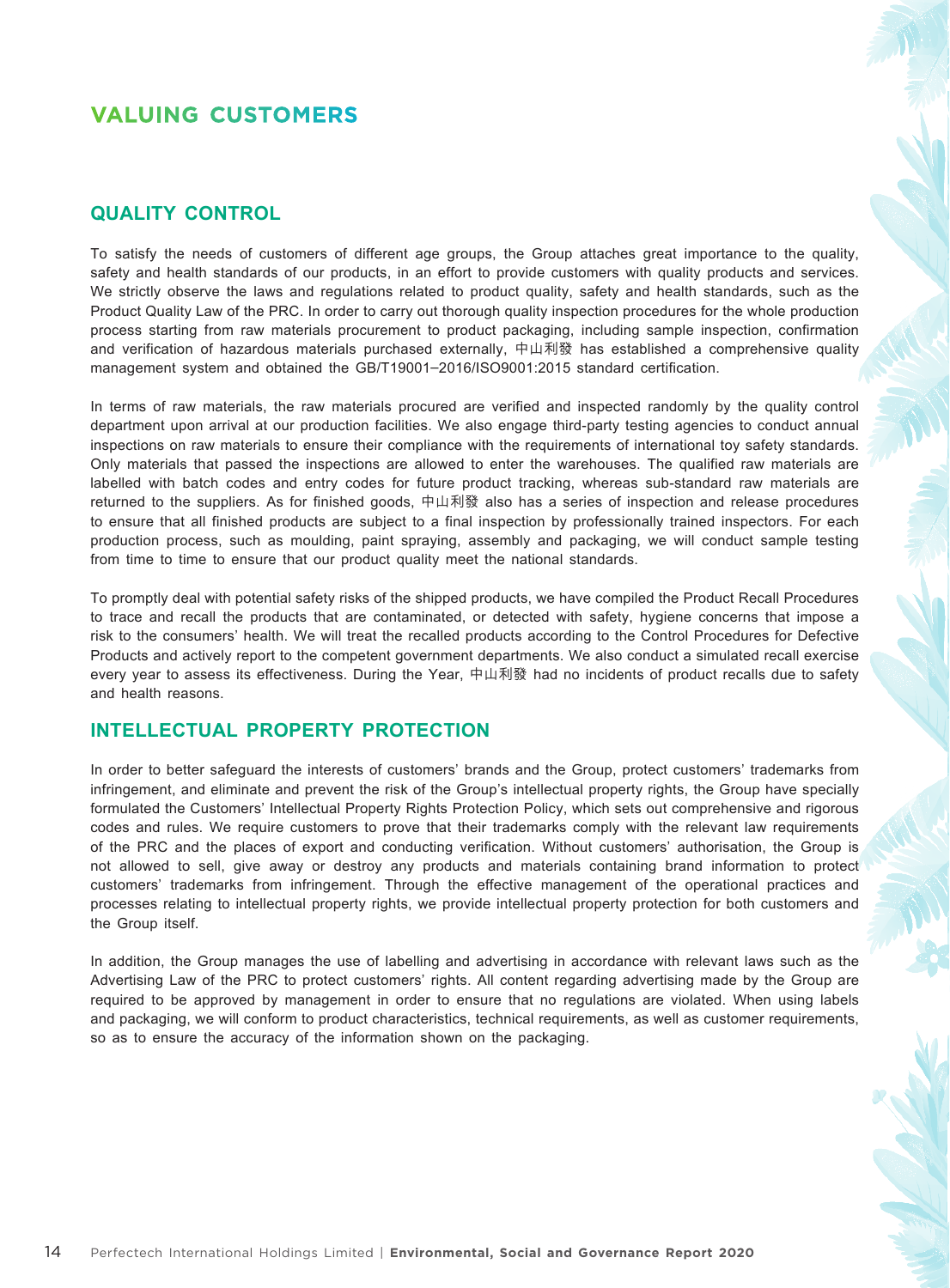## **VALUING CUSTOMERS**

#### **CUSTOMER COMPLAINTS**

The Group attaches great significance to customers' comments and considers them as the motivation for our continuous improvement of product and service quality. We have established a customer service management team to better understand customers' satisfaction and need. Customers may express their opinions or make complaints about our products via phone or written means. Upon receiving complaints, we will designate personnel to communicate with customers to handle such complaints, and conduct inspection and analysis of relevant products. If product quality or safety issues are discovered after inspection and analysis, we will recall the batch of products to stop their sale in the market. During the Year, 中山利發 have received 2 complaints regarding its products and services, where they are adequately addressed through reissuing the products.

#### **INFORMATION CONFIDENTIALITY**

The Group strictly abides by local laws and regulations in relation to information confidentiality to ensure information security of customers and the Group. To safeguard the intellectual property rights of customers in product development and the information of the Group, we prohibit employees from disclosing confidential information of customers and the Group to third parties, whether orally or in written means. Without the approval of senior officers, employees are not allowed to access the Group's confidential documents so as to avoid leakage of confidential information. In addition, we provide training on information confidentiality to new recruits to ensure all employees understand the importance of information confidentiality.

#### **ANTI-CORRUPTION**

The Group strives to combat corruption in its business activities and maintains integrity through strengthening internal supervision. We have observed the laws and regulations in relation to anti-corruption, extortion, fraud and money laundering, such as the Criminal Law of the PRC and the Bidding Law of the PRC. We also require employees to follow the Group's policy on professional ethics and business conduct strictly during work, and any kinds of commercial bribery, such as receiving gifts and money from interested parties or attending banquet outside work, is prohibited. To raise employees' awareness of anti-corruption, we also organised relevant trainings. During the Year, the Group has provided 35 middle and senior management staff with 35 hours of training sessions concerning codes of commercial conduct, bribery as well as gifts and hospitality, so as to create a corporate atmosphere of transparent administration with integrity and mitigate the risks of corruptive behaviour.

We have established a supervision and management department and a set of integrity procedures to prevent commercial bribery. It is responsible for monitoring internal compliance with national laws and regulations in relation to commercial bribery prevention, strengthening bribery precaution at source, and performing the duties of discipline inspection and supervision. Meanwhile, we have also provided a report mailbox and a reporting hotline to prevent commercial bribery and other misconduct. When a report is received, the supervision and management department will take corresponding investigation actions timely to combat any misconduct while protecting the information of the complainants. During the Year, neither the Group nor any of its employees was involved in any corruption lawsuits.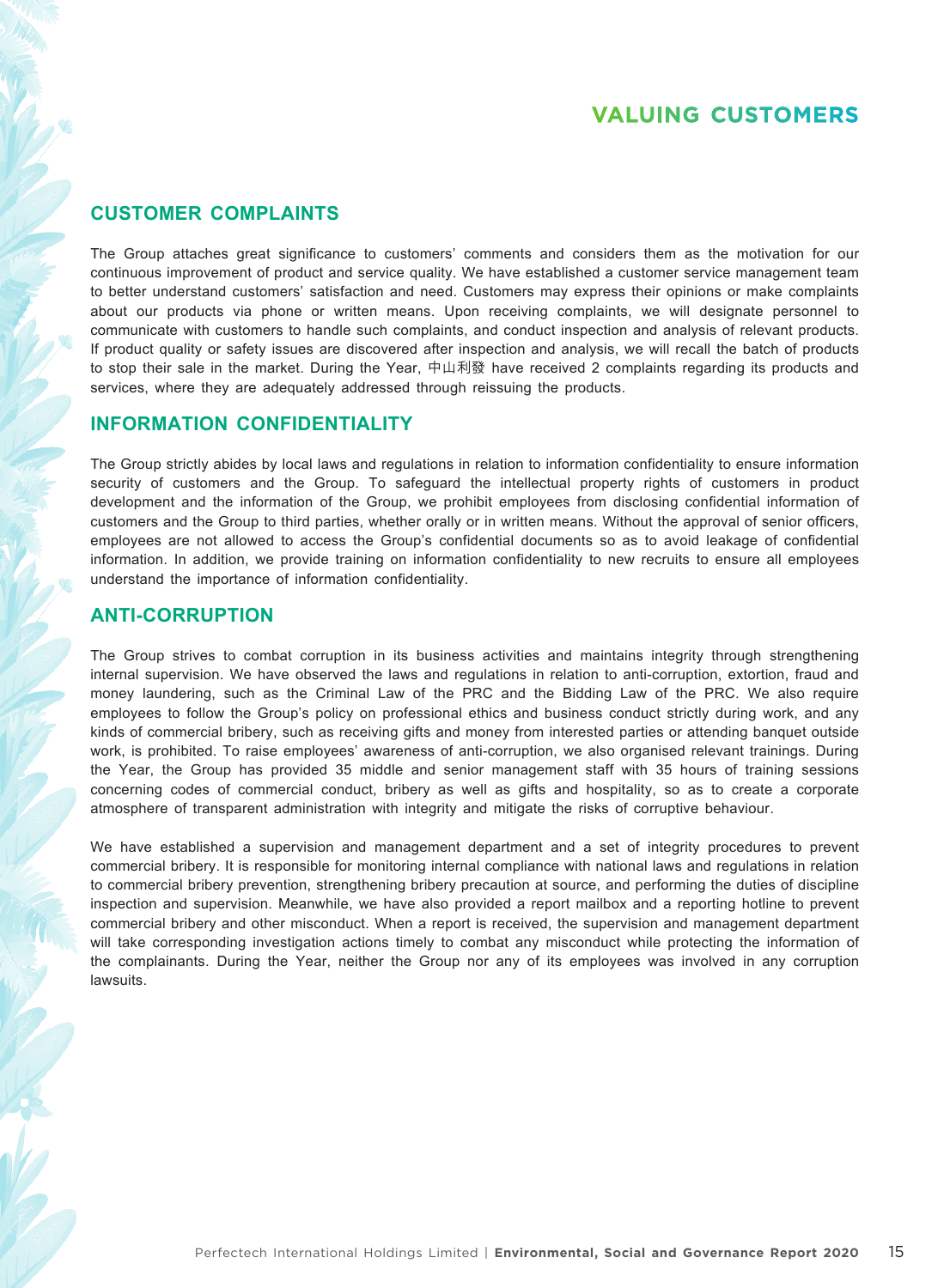## **COMMUNITY ENGAGEMENT**

The Group strives to develop its business and actively participates in charitable activities simultaneously, demonstrating its gratitude for and desire to give back to communities. We maintain communication with local governments and non-profit organizations from time to time to understand the needs of the communities where the Group operates and ensure to take into account the communities' interests. We also encourage employees to make donations to charities, help groups in need within the communities, and meanwhile support the development of social welfare undertakings. During the Year, the Group has organised monthly charitable donations in the office, and has donated a total of RMB4,720 to social services organisations throughout the year.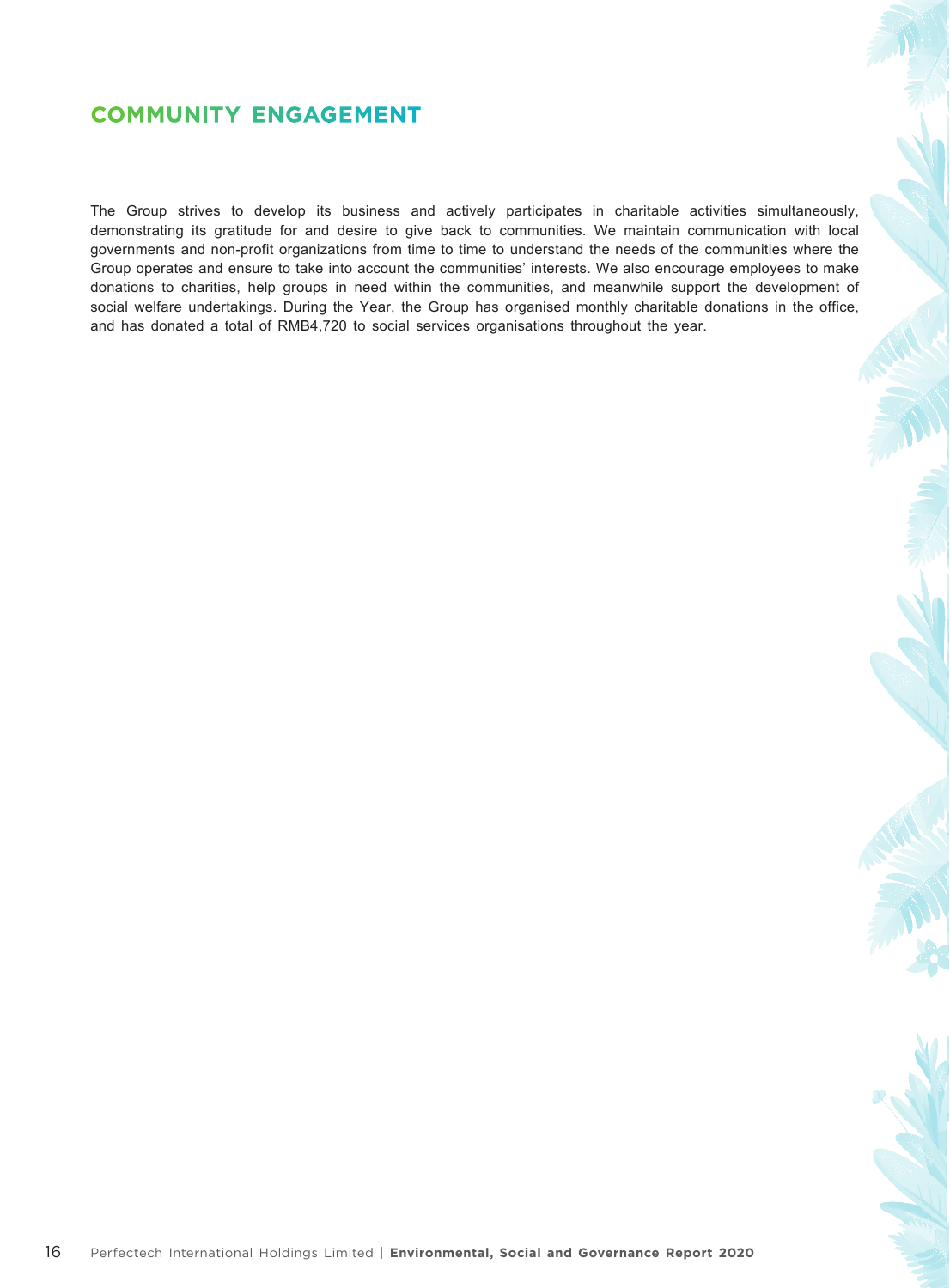| <b>ESG Indicators</b>         | <b>Overview</b>                                                                                                                                                            |                                         | Page no./<br><b>Explanation/</b><br><b>Reasons for</b><br><b>Omissions</b> |
|-------------------------------|----------------------------------------------------------------------------------------------------------------------------------------------------------------------------|-----------------------------------------|----------------------------------------------------------------------------|
| <b>Environmental</b>          |                                                                                                                                                                            | <b>Sections</b>                         |                                                                            |
| <b>A1 Emissions</b>           | General disclosure<br>Information on:<br>(a) the policies; and<br>compliance with relevant laws and<br>(b)<br>regulations that have a significant impact<br>on the issuer. | Emissions Handling;<br>Waste Management | $4-5$ ;<br>$5-6$                                                           |
| A1.1                          | The types of emissions and respective<br>emissions data.                                                                                                                   | <b>Emissions Handling</b>               | $4 - 5$                                                                    |
| A1.2                          | Greenhouse gas emissions in total and, where<br>appropriate, intensity.                                                                                                    | <b>Emissions Handling</b>               | 4-5                                                                        |
| A1.3                          | Total hazardous waste produced and, where<br>appropriate, intensity.                                                                                                       | Waste Management                        | $5-6$                                                                      |
| A1.4                          | Total non-hazardous waste produced and,<br>where appropriate, intensity.                                                                                                   | Waste Management                        | $5-6$                                                                      |
| A1.5                          | Description of measures to mitigate emissions<br>and results achieved.                                                                                                     | Resource Conservation                   | $6 - 7$                                                                    |
| A1.6                          | Description of how hazardous and non-<br>hazardous wastes are handled, reduction<br>initiatives and results achieved.                                                      | Waste Management                        | $5-6$                                                                      |
| A2 Use of<br><b>Resources</b> | General disclosure<br>Policies on the efficient use of resources,<br>including energy, water and other raw<br>materials.                                                   | Resource Conservation                   | $6 - 7$                                                                    |
| A2.1                          | Direct and/or indirect energy consumption by<br>type in total and intensity.                                                                                               | Resource Conservation                   | $6 - 7$                                                                    |
| A2.2                          | Water consumption in total and intensity.                                                                                                                                  | Resource Conservation                   | $6 - 7$                                                                    |
| A2.3                          | Description of energy use efficiency initiatives<br>and results achieved.                                                                                                  | Resource Conservation                   | $6 - 7$                                                                    |
| A2.4                          | Description of whether there is any issue in<br>sourcing water that is fit for purpose, water<br>efficiency initiatives and results achieved.                              | Resource Conservation                   | $6 - 7$                                                                    |
| A2.5                          | Total packaging material used for finished<br>products and, if applicable, with reference to<br>per unit produced.                                                         | Resource Conservation                   | $6 - 7$                                                                    |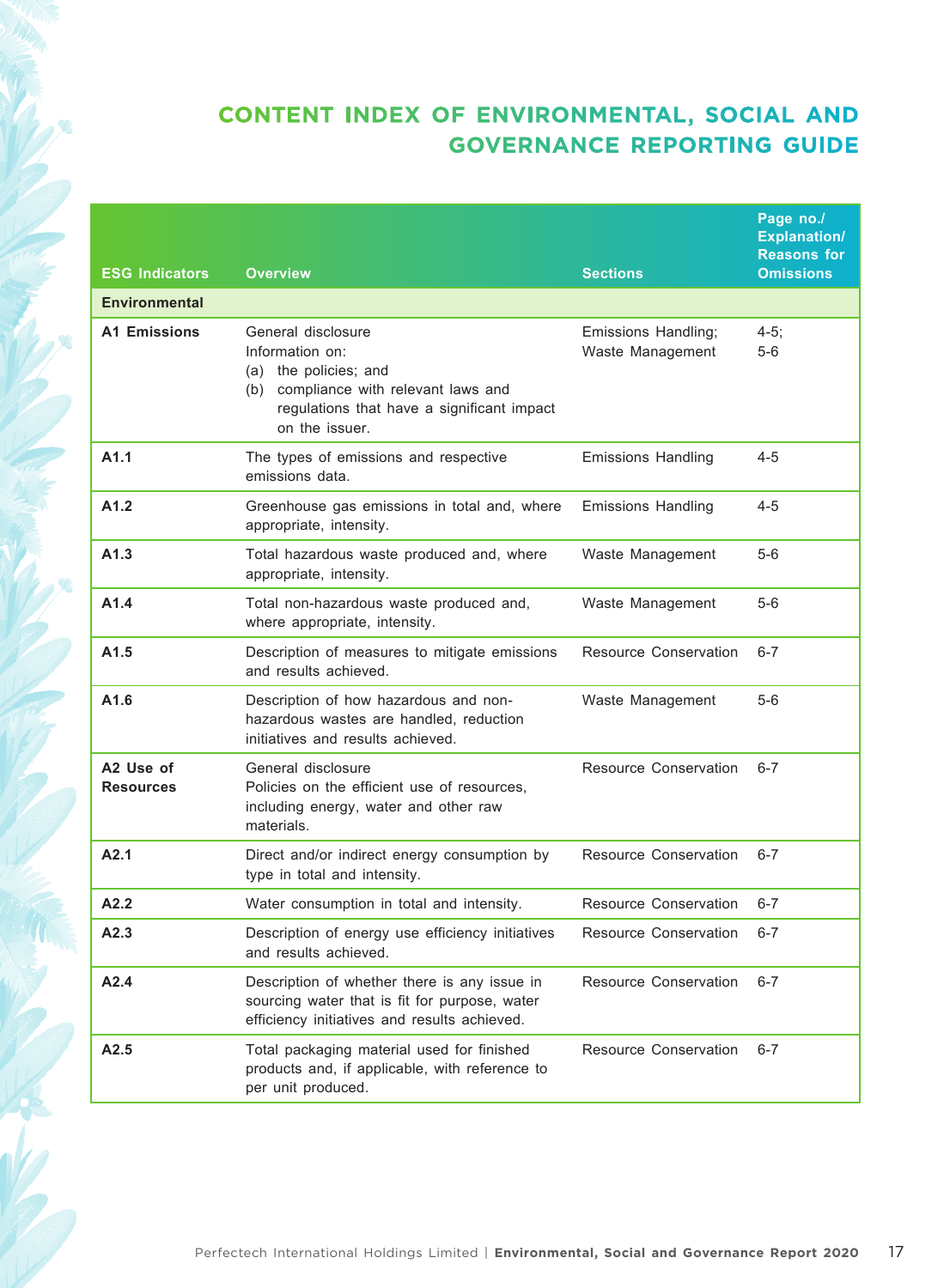| <b>ESG Indicators</b>                               | <b>Overview</b>                                                                                                                                                                                                                                                                                                                                  | <b>Sections</b>                         | Page no./<br><b>Explanation/</b><br><b>Reasons for</b><br><b>Omissions</b> |
|-----------------------------------------------------|--------------------------------------------------------------------------------------------------------------------------------------------------------------------------------------------------------------------------------------------------------------------------------------------------------------------------------------------------|-----------------------------------------|----------------------------------------------------------------------------|
| <b>A3 Environmental</b><br>and Natural<br>Resources | General disclosure<br>Policies on minimising the issuer's significant<br>impact on the environment and natural<br>resources.                                                                                                                                                                                                                     | Protecting the<br>Environment           | $4 - 7$                                                                    |
| A3.1                                                | Description of the significant impacts of<br>activities on the environment and natural<br>resources and the actions taken to manage<br>them.                                                                                                                                                                                                     | Protecting the<br>Environment           | $4 - 7$                                                                    |
| A4 Climate<br>Change                                | General disclosure<br>Policies on identification and mitigation of<br>significant climate-related issues which have<br>impacted, and those which may impact, the<br>issuer.                                                                                                                                                                      | Dealing with Climate<br>Change          | 7                                                                          |
| A4.1                                                | Description of the significant climate-related<br>issues which have impacted, and those which<br>may impact, the issuer, and the actions taken<br>to manage them.                                                                                                                                                                                | Dealing with Climate<br>Change          | $\overline{7}$                                                             |
| <b>Social</b>                                       |                                                                                                                                                                                                                                                                                                                                                  |                                         |                                                                            |
| <b>B1 Employment</b>                                | General disclosure                                                                                                                                                                                                                                                                                                                               | Stringent Recruitment                   | $8-9$ ;                                                                    |
|                                                     | Information on:<br>(a) the policies; and<br>(b) compliance with relevant laws and<br>regulations that have a significant impact<br>on the issuer<br>relating to compensation and dismissal,<br>recruitment and promotion, working hours, rest<br>periods, equal opportunity, diversity, anti-<br>discrimination, and other benefits and welfare. | Process;<br><b>Employee Benefits</b>    | 9                                                                          |
| <b>B1.1</b>                                         | Total workforce by gender, employment type,<br>age group and geographical region.                                                                                                                                                                                                                                                                | <b>Stringent Recruitment</b><br>Process | $8 - 9$                                                                    |
| B1.2                                                | Employee turnover rate by gender, age group<br>and geographical region.                                                                                                                                                                                                                                                                          | Stringent Recruitment<br>Process        | 8-9                                                                        |
| <b>B2 Health and</b><br><b>Safety</b>               | General disclosure<br>Information on:<br>the policies; and<br>(a)<br>compliance with relevant laws and<br>(b)<br>regulations that have a significant impact<br>on the issuer.                                                                                                                                                                    | Health and Safety                       | $10 - 11$                                                                  |
| <b>B2.1</b>                                         | Number and rate of work-related fatalities.                                                                                                                                                                                                                                                                                                      | Health and Safety                       | $10 - 11$                                                                  |
| <b>B2.2</b>                                         | Lost days due to work injury.                                                                                                                                                                                                                                                                                                                    | Health and Safety                       | $10 - 11$                                                                  |
| <b>B2.3</b>                                         | Description of occupational health and safety<br>measures adopted, how they are implemented<br>and monitored.                                                                                                                                                                                                                                    | Health and Safety                       | $10 - 11$                                                                  |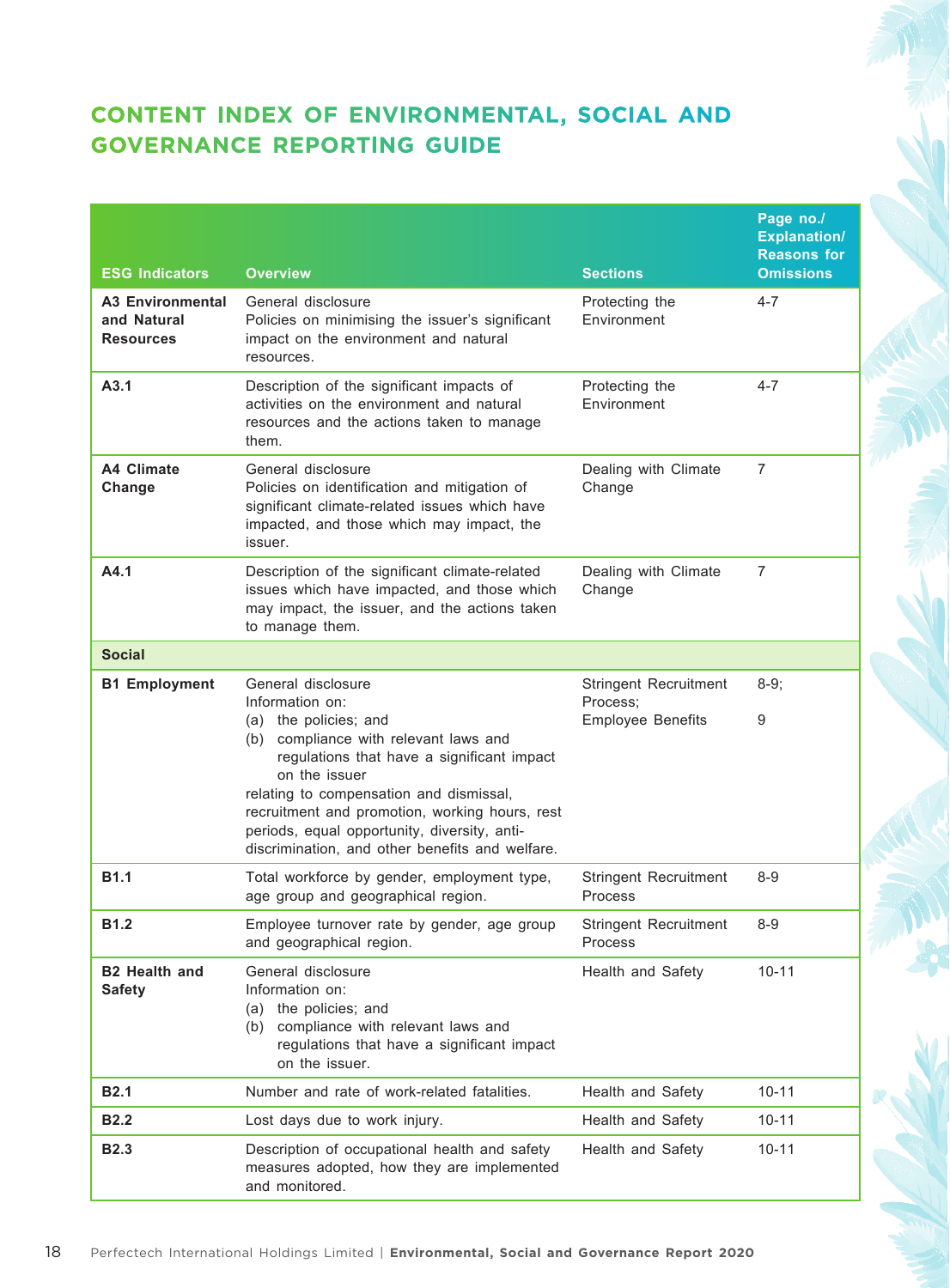| <b>ESG Indicators</b>                       | <b>Overview</b>                                                                                                                                                            | <b>Sections</b>                         | Page no./<br><b>Explanation/</b><br><b>Reasons for</b><br><b>Omissions</b> |
|---------------------------------------------|----------------------------------------------------------------------------------------------------------------------------------------------------------------------------|-----------------------------------------|----------------------------------------------------------------------------|
| <b>B3 Development</b><br>and Training       | General disclosure<br>Policies on improving employees' knowledge<br>and skills for discharging duties at work.<br>Description of training activities.                      | Training and<br>Development             | $11 - 12$                                                                  |
| <b>B3.1</b>                                 | The percentage of employees trained by<br>gender and employee category.                                                                                                    | Training and<br>Development             | $11 - 12$                                                                  |
| <b>B3.2</b>                                 | The average training hours completed per<br>employee by gender and employee category.                                                                                      | Training and<br>Development             | $11 - 12$                                                                  |
| <b>B4 Labour</b><br><b>Standards</b>        | General disclosure<br>Information on:<br>(a) the policies; and<br>compliance with relevant laws and<br>(b)<br>regulations that have a significant impact<br>on the issuer. | <b>Stringent Recruitment</b><br>Process | $8 - 9$                                                                    |
| <b>B4.1</b>                                 | Description of measures to review employment<br>practices to avoid child and forced labour.                                                                                | <b>Stringent Recruitment</b><br>Process | $8 - 9$                                                                    |
| <b>B4.2</b>                                 | Description of steps taken to eliminate such<br>practices when discovered.                                                                                                 | Stringent Recruitment<br>Process        | $8 - 9$                                                                    |
| <b>B5 Supply Chain</b><br><b>Management</b> | General disclosure<br>Policies on managing environmental and<br>social risks of the supply chain.                                                                          | Supply Chain<br>Management              | 13                                                                         |
| <b>B5.1</b>                                 | Number of suppliers by geographical region.                                                                                                                                | Supply Chain<br>Management              | 13                                                                         |
| <b>B5.2</b>                                 | Description of practices relating to engaging<br>suppliers, number of suppliers where the<br>practices are being implemented, how they<br>are implemented and monitored.   | Supply Chain<br>Management              | 13                                                                         |
| <b>B5.3</b>                                 | Description of practices used to identify<br>environmental and social risks along the<br>supply chain, and how they are implemented<br>and monitored.                      | Supply Chain<br>Management              | 13                                                                         |
| <b>B5.4</b>                                 | Description of practices used to promote<br>environmentally preferable products and<br>services when selecting suppliers, and how<br>they are implemented and monitored.   | Supply Chain<br>Management              | 13                                                                         |